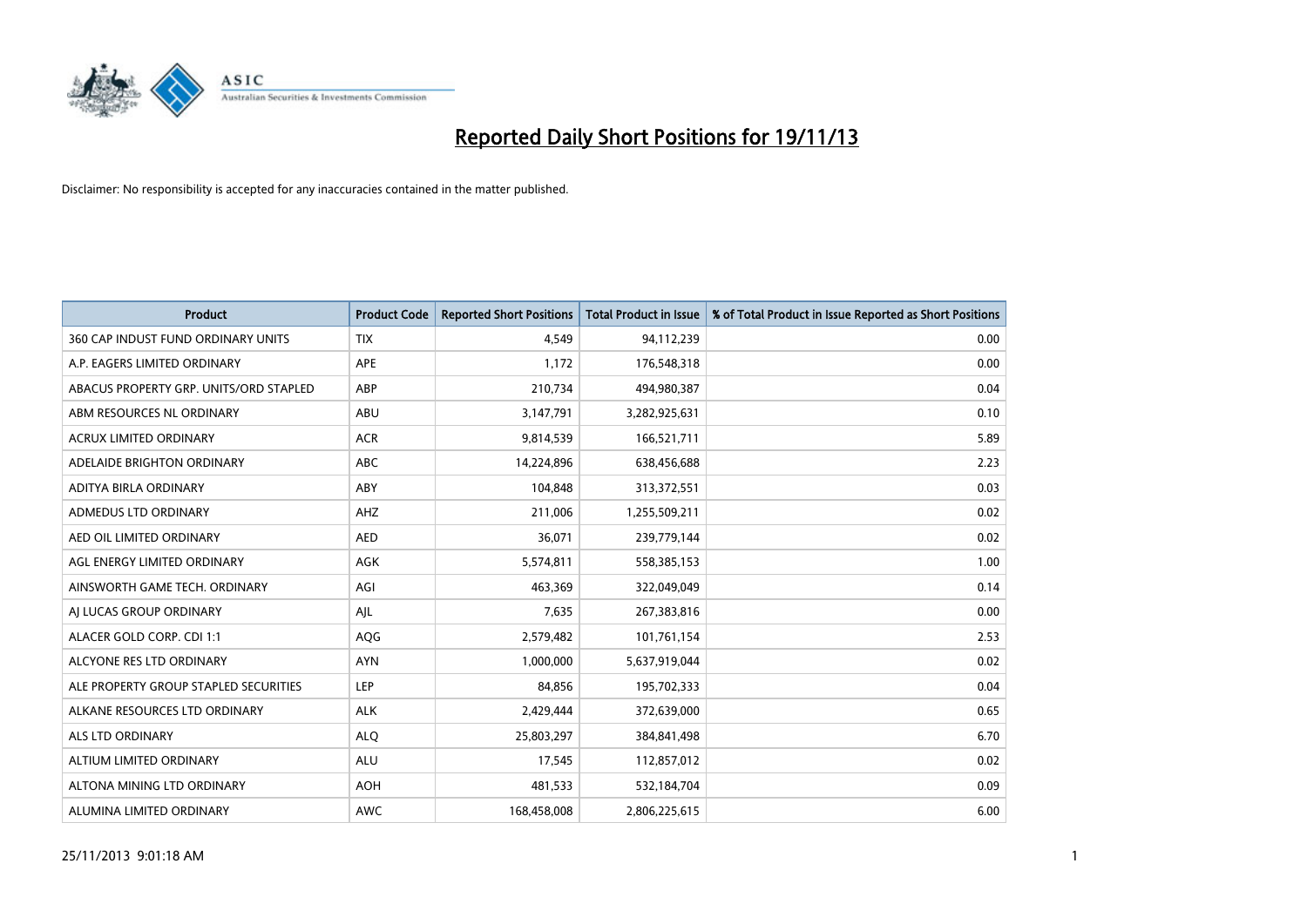

| <b>Product</b>                          | <b>Product Code</b> | <b>Reported Short Positions</b> | <b>Total Product in Issue</b> | % of Total Product in Issue Reported as Short Positions |
|-----------------------------------------|---------------------|---------------------------------|-------------------------------|---------------------------------------------------------|
| AMALGAMATED HOLDINGS ORDINARY           | AHD                 | 20,414                          | 157,809,687                   | 0.01                                                    |
| AMCOM TELECOMM. ORDINARY                | AMM                 | 949,915                         | 244,557,101                   | 0.39                                                    |
| AMCOR LIMITED ORDINARY                  | <b>AMC</b>          | 4,673,481                       | 1,206,684,923                 | 0.39                                                    |
| AMP LIMITED ORDINARY                    | AMP                 | 30,930,332                      | 2,957,737,964                 | 1.05                                                    |
| AMPELLA MINING ORDINARY                 | <b>AMX</b>          | 340,644                         | 248,000,493                   | 0.14                                                    |
| ANSELL LIMITED ORDINARY                 | <b>ANN</b>          | 6,556,573                       | 130,648,660                   | 5.02                                                    |
| ANTARES ENERGY LTD ORDINARY             | AZZ                 | 220,347                         | 255,000,000                   | 0.09                                                    |
| ANZ BANKING GRP LTD ORDINARY            | ANZ                 | 6,716,594                       | 2,743,664,614                 | 0.24                                                    |
| APA GROUP STAPLED SECURITIES            | <b>APA</b>          | 12,420,206                      | 835,750,807                   | 1.49                                                    |
| APN NEWS & MEDIA ORDINARY               | <b>APN</b>          | 16,444,521                      | 661,526,586                   | 2.49                                                    |
| AQUARIUS PLATINUM. ORDINARY             | <b>AOP</b>          | 6,868,735                       | 486,851,336                   | 1.41                                                    |
| AQUILA RESOURCES ORDINARY               | <b>AQA</b>          | 13,899,543                      | 411,804,442                   | 3.38                                                    |
| ARAFURA RESOURCE LTD ORDINARY           | ARU                 | 8,367                           | 441,270,644                   | 0.00                                                    |
| ARB CORPORATION ORDINARY                | ARP                 | 1,545,936                       | 72,481,302                    | 2.13                                                    |
| ARDENT LEISURE GROUP STAPLED SECURITIES | AAD                 | 2,733,763                       | 405,055,708                   | 0.67                                                    |
| ARENA REIT ORDINARY UNITS               | ARF                 | 31,349                          | 206,342,963                   | 0.02                                                    |
| ARISTOCRAT LEISURE ORDINARY             | ALL                 | 8,985,034                       | 551,418,047                   | 1.63                                                    |
| ARRIUM LTD ORDINARY                     | ARI                 | 31,214,330                      | 1,361,469,008                 | 2.29                                                    |
| ASCIANO LIMITED ORDINARY                | <b>AIO</b>          | 9,295,575                       | 975,385,664                   | 0.95                                                    |
| ASG GROUP LIMITED ORDINARY              | ASZ                 | 1,060,704                       | 206,720,839                   | 0.51                                                    |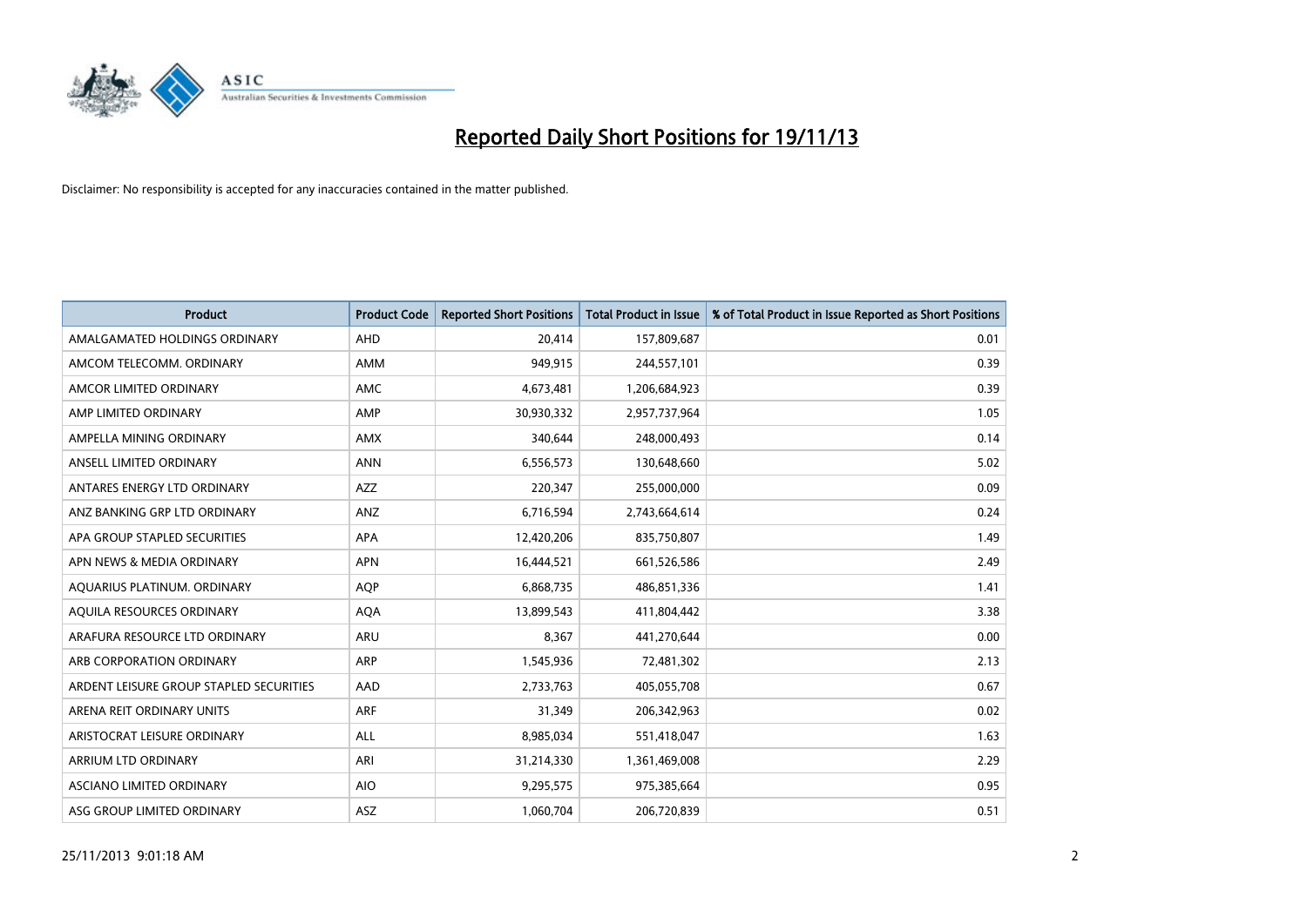

| <b>Product</b>                            | <b>Product Code</b> | <b>Reported Short Positions</b> | <b>Total Product in Issue</b> | % of Total Product in Issue Reported as Short Positions |
|-------------------------------------------|---------------------|---------------------------------|-------------------------------|---------------------------------------------------------|
| ASPEN GROUP ORD/UNITS STAPLED             | <b>APZ</b>          | 186,884                         | 119,946,366                   | 0.16                                                    |
| ASTRO JAP PROP GROUP STAPLED US PROHIBIT. | AJA                 | 51,840                          | 67,211,752                    | 0.08                                                    |
| ASX LIMITED ORDINARY                      | ASX                 | 3,429,189                       | 193,595,162                   | 1.77                                                    |
| ATLANTIC LIMITED ORDINARY                 | ATI                 | 50,000                          | 154,757,339                   | 0.03                                                    |
| ATLAS IRON LIMITED ORDINARY               | AGO                 | 76,561,858                      | 915,496,158                   | 8.36                                                    |
| AUCKLAND INTERNATION ORDINARY             | AIA                 | 195,032                         | 1,322,564,489                 | 0.01                                                    |
| AURIZON HOLDINGS LTD ORDINARY             | AZJ                 | 12,885,684                      | 2,137,284,503                 | 0.60                                                    |
| AURORA OIL & GAS ORDINARY                 | <b>AUT</b>          | 7,362,213                       | 448,785,778                   | 1.64                                                    |
| AUSDRILL LIMITED ORDINARY                 | <b>ASL</b>          | 19,485,539                      | 312,277,224                   | 6.24                                                    |
| AUSENCO LIMITED ORDINARY                  | AAX                 | 1,449,787                       | 123,527,574                   | 1.17                                                    |
| AUST VINTAGE LTD ORDINARY                 | <b>AVG</b>          | 56                              | 232,108,382                   | 0.00                                                    |
| AUSTAL LIMITED ORDINARY                   | ASB                 | 536,466                         | 346,007,639                   | 0.16                                                    |
| AUSTIN ENGINEERING ORDINARY               | ANG                 | 486,412                         | 73,164,403                    | 0.66                                                    |
| AUSTRALAND PROPERTY STAPLED SECURITY      | <b>ALZ</b>          | 2,858,760                       | 578,324,670                   | 0.49                                                    |
| AUSTRALIAN AGRICULT, ORDINARY             | AAC                 | 4,496,019                       | 532,294,404                   | 0.84                                                    |
| AUSTRALIAN EDUCATION UNITS                | <b>AEU</b>          | 239,210                         | 175,465,397                   | 0.14                                                    |
| AUSTRALIAN INFR LTD ORDINARY              | <b>AIX</b>          | 3,695,785                       | 620,733,944                   | 0.60                                                    |
| AUSTRALIAN PHARM, ORDINARY                | API                 | 5,116,720                       | 488,115,883                   | 1.05                                                    |
| AUTOMOTIVE HOLDINGS ORDINARY              | AHE                 | 367,946                         | 260,579,682                   | 0.14                                                    |
| AVJENNINGS LIMITED ORDINARY               | <b>AVJ</b>          | 69,999                          | 384,423,851                   | 0.02                                                    |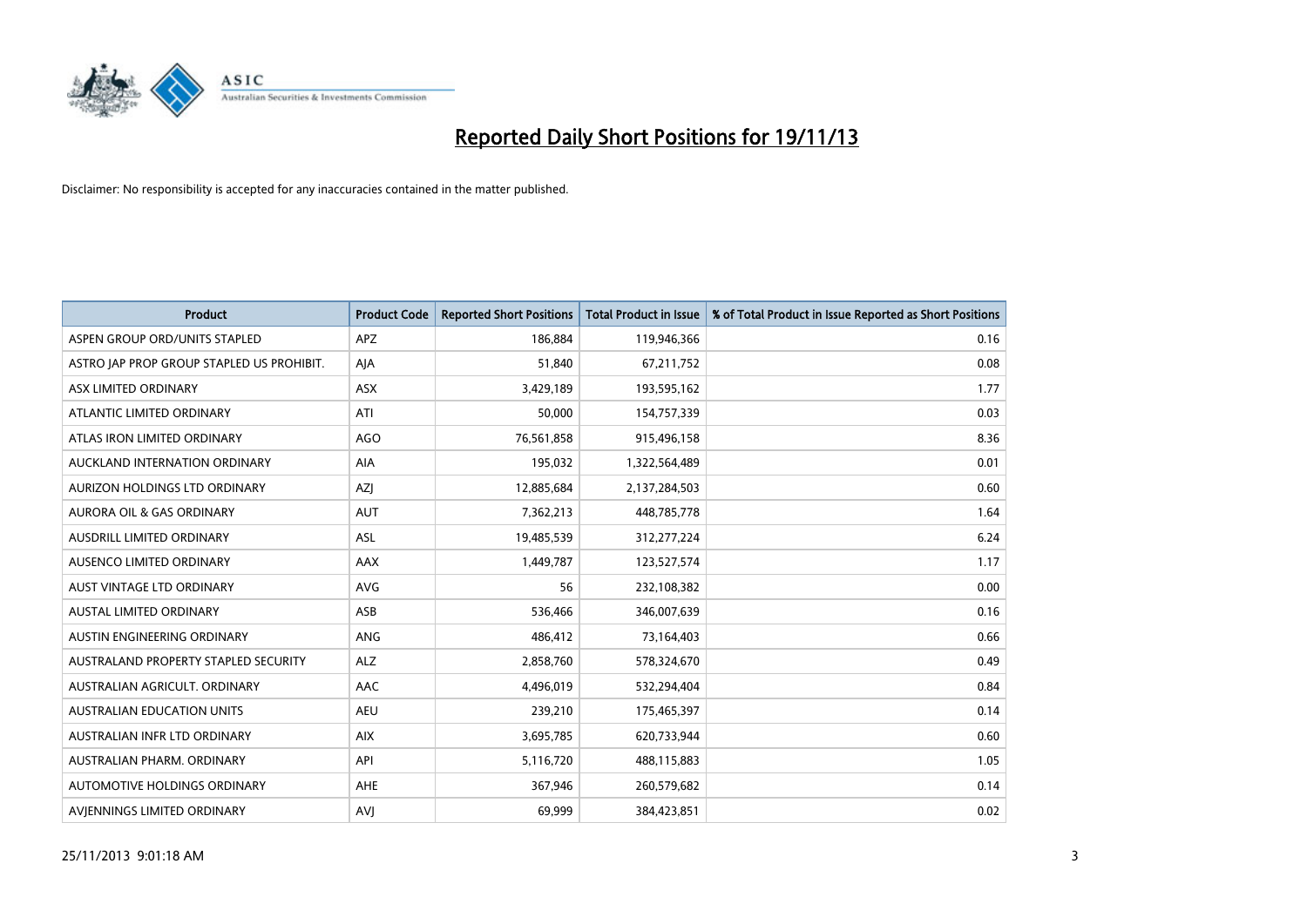

| <b>Product</b>                                | <b>Product Code</b> | <b>Reported Short Positions</b> | <b>Total Product in Issue</b> | % of Total Product in Issue Reported as Short Positions |
|-----------------------------------------------|---------------------|---------------------------------|-------------------------------|---------------------------------------------------------|
| AWE LIMITED ORDINARY                          | AWE                 | 1,151,725                       | 522,116,985                   | 0.22                                                    |
| <b>BANDANNA ENERGY ORDINARY</b>               | <b>BND</b>          | 19,136,049                      | 528,481,199                   | 3.62                                                    |
| BANK OF QUEENSLAND. ORDINARY                  | <b>BOQ</b>          | 2,426,869                       | 319,809,993                   | 0.76                                                    |
| <b>BASE RES LIMITED ORDINARY</b>              | <b>BSE</b>          | 6,662,882                       | 561,840,029                   | 1.19                                                    |
| BATHURST RES NZ LTD ORDINARY                  | <b>BRL</b>          | 19,781,108                      | 821,457,725                   | 2.41                                                    |
| <b>BC IRON LIMITED ORDINARY</b>               | <b>BCI</b>          | 22,004                          | 123,828,630                   | 0.02                                                    |
| BEACH ENERGY LIMITED ORDINARY                 | <b>BPT</b>          | 19,152,227                      | 1,277,958,962                 | 1.50                                                    |
| BEADELL RESOURCE LTD ORDINARY                 | <b>BDR</b>          | 37,214,837                      | 790,727,280                   | 4.71                                                    |
| <b>BEGA CHEESE LTD ORDINARY</b>               | <b>BGA</b>          | 436,532                         | 151,866,050                   | 0.29                                                    |
| BENDIGO AND ADELAIDE ORDINARY                 | <b>BEN</b>          | 14,041,461                      | 409,961,672                   | 3.43                                                    |
| BERKELEY RESOURCES ORDINARY                   | <b>BKY</b>          | 89,341                          | 179,393,323                   | 0.05                                                    |
| BETASHARES ASX RES ETF UNITS                  | <b>ORE</b>          | 809,000                         | 3,020,814                     | 26.78                                                   |
| <b>BHP BILLITON LIMITED ORDINARY</b>          | <b>BHP</b>          | 6,867,987                       | 3,211,691,105                 | 0.21                                                    |
| <b>BILLABONG ORDINARY</b>                     | <b>BBG</b>          | 18,041,432                      | 478,944,292                   | 3.77                                                    |
| <b>BIONOMICS LIMITED ORDINARY</b>             | <b>BNO</b>          | 167,091                         | 412,155,924                   | 0.04                                                    |
| <b>BLACKMORES LIMITED ORDINARY</b>            | <b>BKL</b>          | 17,210                          | 17,046,024                    | 0.10                                                    |
| <b>BLACKTHORN RESOURCES ORD US PROHIBITED</b> | <b>BTR</b>          | 877,680                         | 164,285,950                   | 0.53                                                    |
| BLUESCOPE STEEL LTD ORDINARY                  | <b>BSL</b>          | 7,481,690                       | 558,733,728                   | 1.34                                                    |
| <b>BOART LONGYEAR ORDINARY</b>                | <b>BLY</b>          | 45,222,398                      | 461,163,412                   | 9.81                                                    |
| <b>BOOM LOGISTICS ORDINARY</b>                | <b>BOL</b>          | 99.999                          | 474,868,764                   | 0.02                                                    |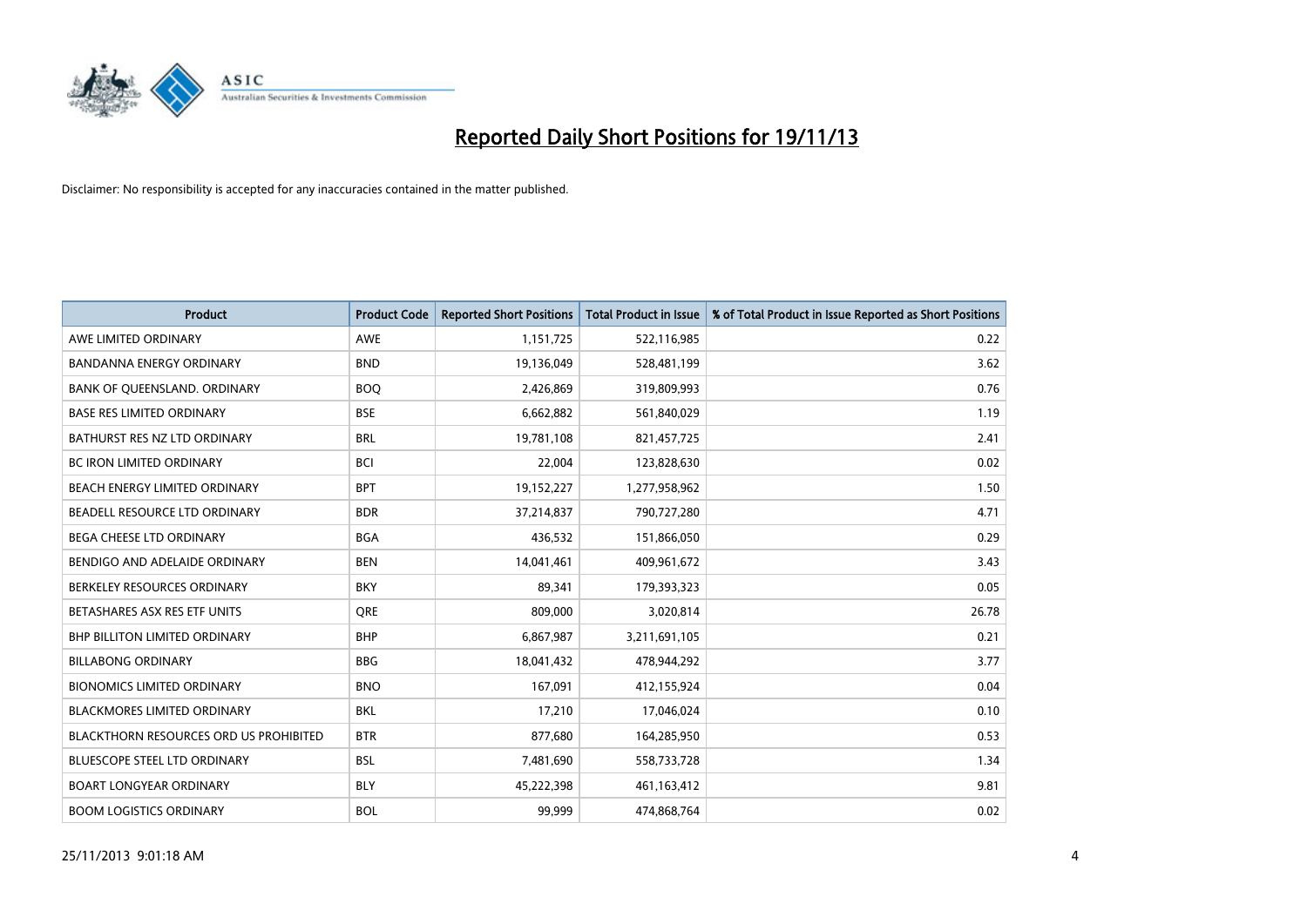

| <b>Product</b>                          | <b>Product Code</b> | <b>Reported Short Positions</b> | <b>Total Product in Issue</b> | % of Total Product in Issue Reported as Short Positions |
|-----------------------------------------|---------------------|---------------------------------|-------------------------------|---------------------------------------------------------|
| <b>BORAL LIMITED, ORDINARY</b>          | <b>BLD</b>          | 46,721,486                      | 778,739,826                   | 6.00                                                    |
| <b>BRADKEN LIMITED ORDINARY</b>         | <b>BKN</b>          | 19,874,580                      | 169,240,662                   | 11.74                                                   |
| <b>BRAMBLES LIMITED ORDINARY</b>        | <b>BXB</b>          | 2,541,989                       | 1,558,820,789                 | 0.16                                                    |
| BREVILLE GROUP LTD ORDINARY             | <b>BRG</b>          | 2,593,918                       | 130,095,322                   | 1.99                                                    |
| <b>BRICKWORKS LIMITED ORDINARY</b>      | <b>BKW</b>          | 141,034                         | 148,038,996                   | 0.10                                                    |
| <b>BUCCANEER ENERGY LTD ORDINARY</b>    | <b>BCC</b>          | 379,833                         | 2,398,671,956                 | 0.02                                                    |
| <b>BURU ENERGY ORDINARY</b>             | <b>BRU</b>          | 14,131,142                      | 298,365,707                   | 4.74                                                    |
| <b>BWP TRUST ORDINARY UNITS</b>         | <b>BWP</b>          | 2,713,490                       | 627,165,919                   | 0.43                                                    |
| <b>CABCHARGE AUSTRALIA ORDINARY</b>     | CAB                 | 15,995,792                      | 120,430,683                   | 13.28                                                   |
| CALTEX AUSTRALIA ORDINARY               | <b>CTX</b>          | 1,747,673                       | 270,000,000                   | 0.65                                                    |
| CAPE LAMBERT RES LTD ORDINARY           | <b>CFE</b>          | 19,764                          | 675,809,769                   | 0.00                                                    |
| CAPITOL HEALTH ORDINARY                 | CAJ                 | 927                             | 430,799,793                   | 0.00                                                    |
| <b>CARBON ENERGY ORDINARY</b>           | <b>CNX</b>          | 6,799                           | 1,150,931,288                 | 0.00                                                    |
| <b>CARDNO LIMITED ORDINARY</b>          | CDD                 | 7,258,045                       | 145,507,042                   | 4.99                                                    |
| CARNARVON PETROLEUM ORDINARY            | <b>CVN</b>          | 734                             | 937,796,875                   | 0.00                                                    |
| CARSALES.COM LTD ORDINARY               | <b>CRZ</b>          | 2,934,948                       | 237,748,965                   | 1.23                                                    |
| <b>CASH CONVERTERS ORDINARY</b>         | CCV                 | 6,523,147                       | 426,302,767                   | 1.53                                                    |
| CENTRAL PETROLEUM ORDINARY              | <b>CTP</b>          | 532,963                         | 309,216,369                   | 0.17                                                    |
| <b>CERAMIC FUEL CELLS ORDINARY</b>      | <b>CFU</b>          | 991,102                         | 1,601,287,414                 | 0.06                                                    |
| CFS RETAIL TRUST GRP STAPLED SECURITIES | <b>CFX</b>          | 67,699,376                      | 2,858,286,690                 | 2.37                                                    |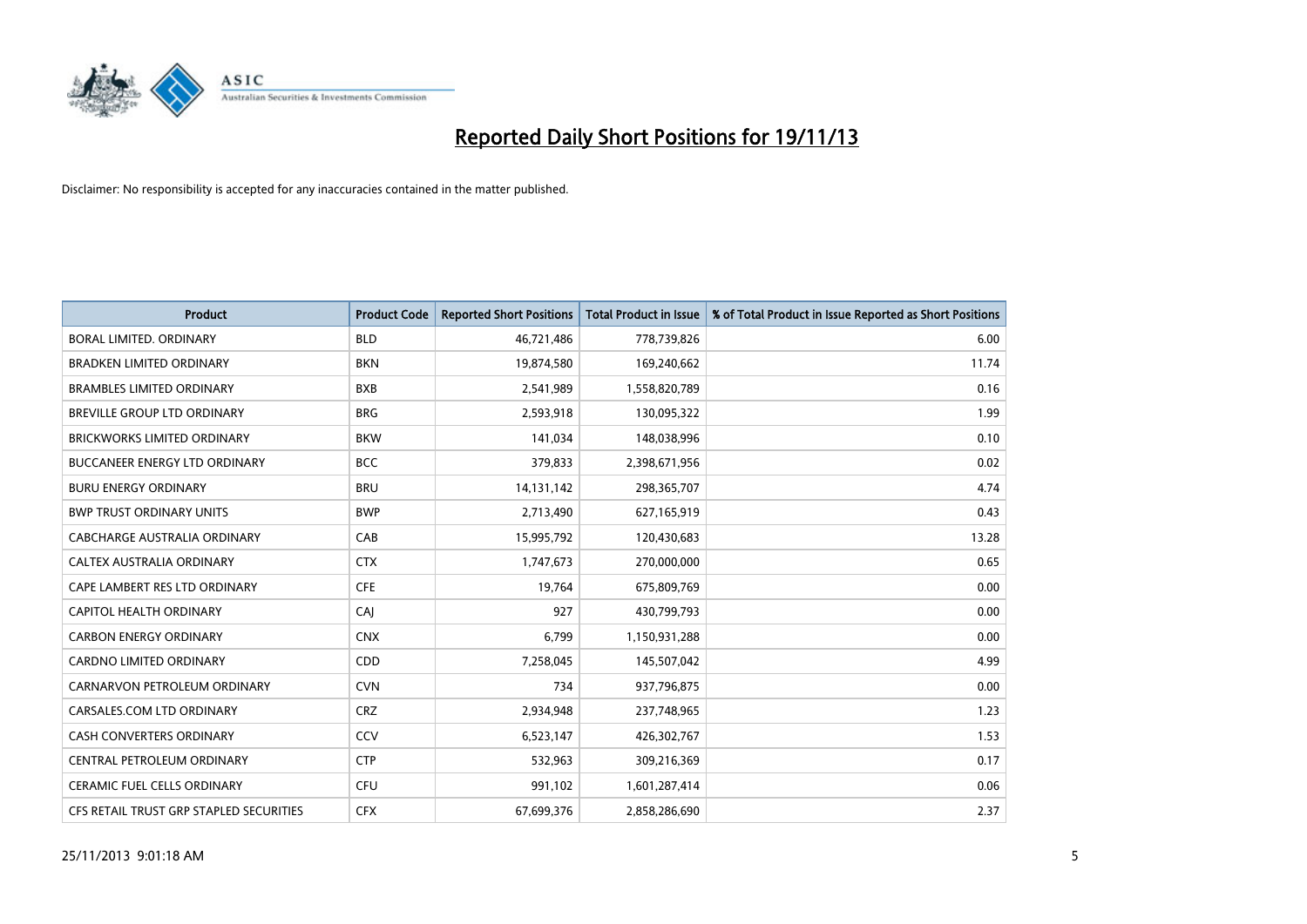

| <b>Product</b>                          | <b>Product Code</b> | <b>Reported Short Positions</b> | <b>Total Product in Issue</b> | % of Total Product in Issue Reported as Short Positions |
|-----------------------------------------|---------------------|---------------------------------|-------------------------------|---------------------------------------------------------|
| CHALLENGER DIV.PRO. STAPLED UNITS       | <b>CDI</b>          | 15,421                          | 214,101,013                   | 0.01                                                    |
| CHALLENGER LIMITED ORDINARY             | <b>CGF</b>          | 981,213                         | 530,862,585                   | 0.18                                                    |
| CHARTER HALL GROUP STAPLED US PROHIBIT. | <b>CHC</b>          | 336,348                         | 309,118,171                   | 0.11                                                    |
| <b>CHARTER HALL RETAIL UNITS</b>        | <b>COR</b>          | 12,448,416                      | 341,843,880                   | 3.64                                                    |
| <b>CHORUS LIMITED ORDINARY</b>          | <b>CNU</b>          | 761,734                         | 396,369,767                   | 0.19                                                    |
| CITIGOLD CORP LTD ORDINARY              | <b>CTO</b>          | 153,427                         | 1,352,907,765                 | 0.01                                                    |
| <b>CLOUGH LIMITED ORDINARY</b>          | <b>CLO</b>          | 428,474                         | 777,438,039                   | 0.06                                                    |
| COAL OF AFRICA LTD ORDINARY             | <b>CZA</b>          | 426                             | 1,048,368,613                 | 0.00                                                    |
| <b>COALSPUR MINES LTD ORDINARY</b>      | <b>CPL</b>          | 7,901,567                       | 641,394,435                   | 1.23                                                    |
| COCA-COLA AMATIL ORDINARY               | <b>CCL</b>          | 17,758,387                      | 763,590,249                   | 2.33                                                    |
| COCHLEAR LIMITED ORDINARY               | <b>COH</b>          | 9,314,511                       | 57,062,020                    | 16.32                                                   |
| COCKATOO COAL ORDINARY                  | COK                 | 14,771,036                      | 886,294,158                   | 1.67                                                    |
| <b>CODAN LIMITED ORDINARY</b>           | <b>CDA</b>          | 825,704                         | 176,969,924                   | 0.47                                                    |
| <b>COFFEY INTERNATIONAL ORDINARY</b>    | <b>COF</b>          | 18,921                          | 255,833,165                   | 0.01                                                    |
| <b>COKAL LTD ORDINARY</b>               | <b>CKA</b>          | 18,398,013                      | 467,921,892                   | 3.93                                                    |
| <b>COLLECTION HOUSE ORDINARY</b>        | <b>CLH</b>          | 1,004,244                       | 128,969,148                   | 0.78                                                    |
| COMMONWEALTH BANK, ORDINARY             | <b>CBA</b>          | 5,562,871                       | 1,611,928,836                 | 0.35                                                    |
| <b>COMMONWEALTH PROP ORDINARY UNITS</b> | <b>CPA</b>          | 17,987,723                      | 2,347,003,413                 | 0.77                                                    |
| <b>COMPASS RESOURCES ORDINARY</b>       | <b>CMR</b>          | 7,472                           | 1,403,744,100                 | 0.00                                                    |
| <b>COMPUTERSHARE LTD ORDINARY</b>       | <b>CPU</b>          | 12,801,531                      | 556,203,079                   | 2.30                                                    |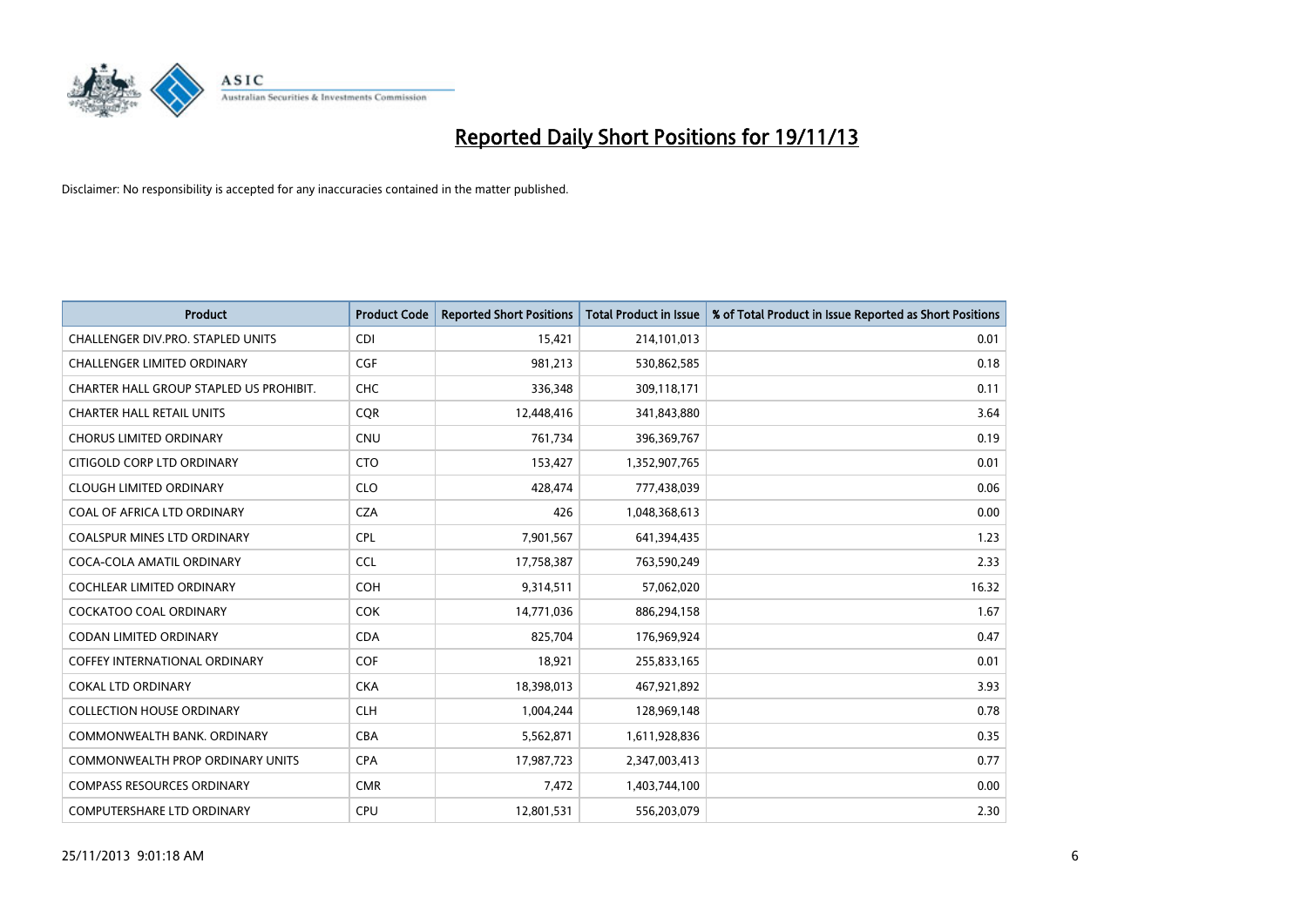

| <b>Product</b>                          | <b>Product Code</b> | <b>Reported Short Positions</b> | <b>Total Product in Issue</b> | % of Total Product in Issue Reported as Short Positions |
|-----------------------------------------|---------------------|---------------------------------|-------------------------------|---------------------------------------------------------|
| <b>COOPER ENERGY LTD ORDINARY</b>       | <b>COE</b>          | 439,046                         | 329,235,509                   | 0.13                                                    |
| CORP TRAVEL LIMITED ORDINARY            | <b>CTD</b>          | 234,685                         | 78,246,245                    | 0.30                                                    |
| <b>CREDIT CORP GROUP ORDINARY</b>       | <b>CCP</b>          | 31,239                          | 46,131,882                    | 0.07                                                    |
| <b>CROMWELL PROP STAPLED SECURITIES</b> | <b>CMW</b>          | 13,057,517                      | 1,721,483,143                 | 0.76                                                    |
| <b>CROWE HORWATH AUS ORDINARY</b>       | <b>CRH</b>          | 770,465                         | 273,005,429                   | 0.28                                                    |
| <b>CROWN RESORTS LTD ORDINARY</b>       | <b>CWN</b>          | 1,045,746                       | 728,394,185                   | 0.14                                                    |
| <b>CSG LIMITED ORDINARY</b>             | CSV                 | 160,318                         | 278,973,075                   | 0.06                                                    |
| <b>CSL LIMITED ORDINARY</b>             | <b>CSL</b>          | 559,545                         | 487,166,366                   | 0.11                                                    |
| <b>CSR LIMITED ORDINARY</b>             | <b>CSR</b>          | 33,516,870                      | 506,000,315                   | 6.62                                                    |
| <b>CUDECO LIMITED ORDINARY</b>          | CDU                 | 9,236,779                       | 205,017,174                   | 4.51                                                    |
| DART ENERGY LTD ORDINARY                | <b>DTE</b>          | 6,264,259                       | 1,108,251,519                 | 0.57                                                    |
| DATA#3 LIMITED ORDINARY                 | DTL                 | 621,860                         | 153,974,950                   | 0.40                                                    |
| DAVID JONES LIMITED ORDINARY            | <b>DJS</b>          | 48,809,256                      | 537,137,845                   | 9.09                                                    |
| <b>DECMIL GROUP LIMITED ORDINARY</b>    | <b>DCG</b>          | 3,992,406                       | 168,657,794                   | 2.37                                                    |
| DEEP YELLOW LIMITED ORDINARY            | <b>DYL</b>          | 100,002                         | 1,612,407,567                 | 0.01                                                    |
| DEVINE LIMITED ORDINARY                 | <b>DVN</b>          | 65,909                          | 158,730,556                   | 0.04                                                    |
| DEXUS PROPERTY GROUP STAPLED UNITS      | <b>DXS</b>          | 30,923,204                      | 4,628,228,426                 | 0.67                                                    |
| DISCOVERY METALS LTD ORDINARY           | <b>DML</b>          | 11,342,654                      | 560,034,418                   | 2.03                                                    |
| DOMINO PIZZA ENTERPR ORDINARY           | <b>DMP</b>          | 731,744                         | 85,915,713                    | 0.85                                                    |
| DONACO INTERNATIONAL ORDINARY           | <b>DNA</b>          | 1,521,062                       | 371,731,146                   | 0.41                                                    |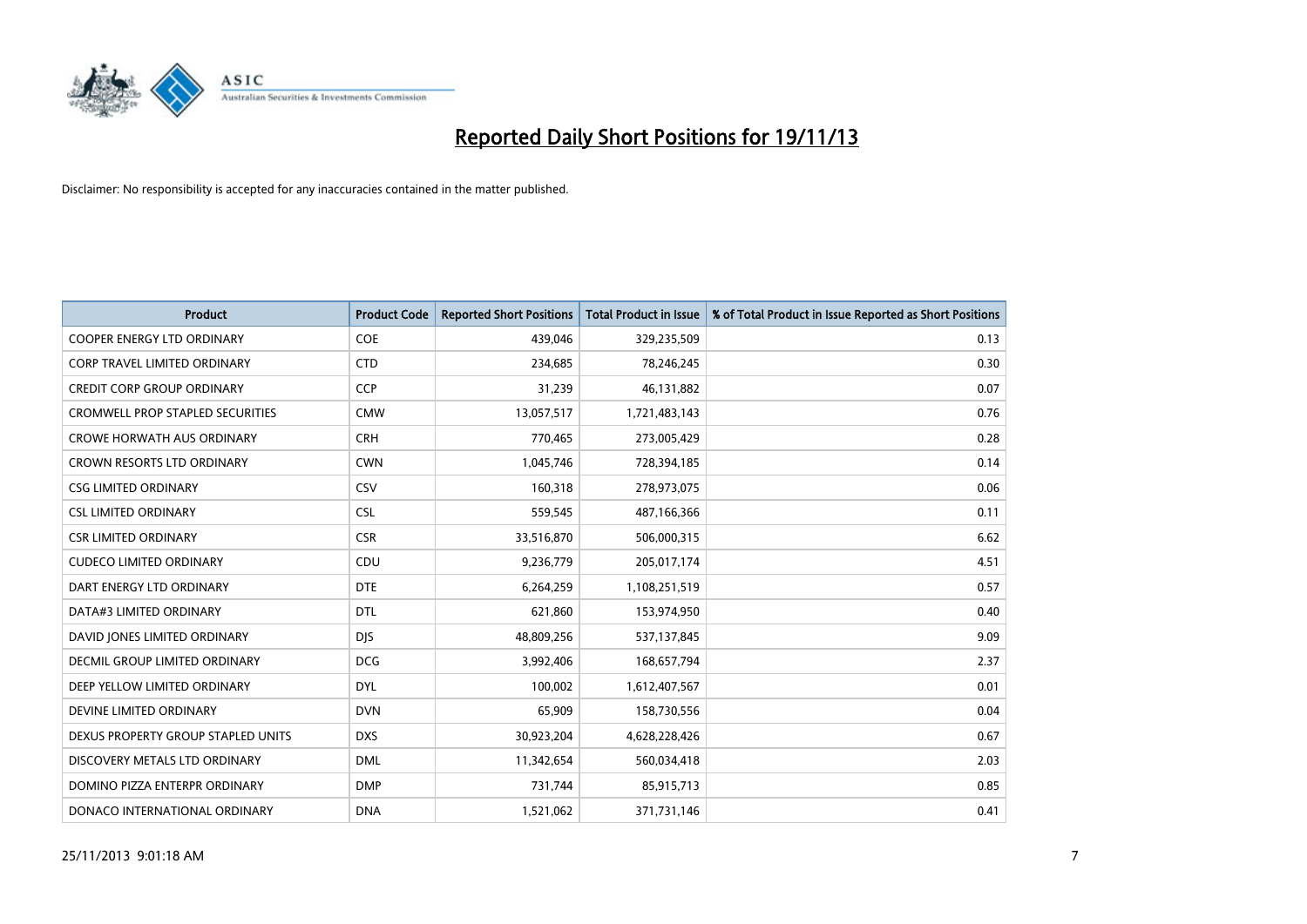

| <b>Product</b>                       | <b>Product Code</b> | <b>Reported Short Positions</b> | <b>Total Product in Issue</b> | % of Total Product in Issue Reported as Short Positions |
|--------------------------------------|---------------------|---------------------------------|-------------------------------|---------------------------------------------------------|
| DOWNER EDI LIMITED ORDINARY          | <b>DOW</b>          | 13,345,546                      | 434,734,970                   | 3.07                                                    |
| DRAGON MINING LTD ORDINARY           | <b>DRA</b>          | 50,000                          | 88,840,613                    | 0.06                                                    |
| DRILLSEARCH ENERGY ORDINARY          | <b>DLS</b>          | 13,100,591                      | 430,465,895                   | 3.04                                                    |
| DUET GROUP STAPLED US PROHIBIT.      | <b>DUE</b>          | 21,661,109                      | 1,237,195,531                 | 1.75                                                    |
| <b>DULUXGROUP LIMITED ORDINARY</b>   | <b>DLX</b>          | 487,705                         | 377,019,430                   | 0.13                                                    |
| <b>DWS LTD ORDINARY</b>              | <b>DWS</b>          | 627,600                         | 132,362,763                   | 0.47                                                    |
| ECHO ENTERTAINMENT ORDINARY          | <b>EGP</b>          | 14,360,197                      | 825,672,730                   | 1.74                                                    |
| ELDERS LIMITED ORDINARY              | <b>ELD</b>          | 19,886,311                      | 455,013,329                   | 4.37                                                    |
| ELEMENTAL MINERALS ORDINARY          | <b>ELM</b>          | 176,299                         | 303,263,391                   | 0.06                                                    |
| <b>EMECO HOLDINGS ORDINARY</b>       | <b>EHL</b>          | 11,122,220                      | 599,675,707                   | 1.85                                                    |
| <b>ENDEAVOUR MIN CORP CDI 1:1</b>    | <b>EVR</b>          | 353,340                         | 83,273,218                    | 0.42                                                    |
| <b>ENERGY RESOURCES ORDINARY 'A'</b> | ERA                 | 10,774,865                      | 517,725,062                   | 2.08                                                    |
| ENERGY WORLD CORPOR. ORDINARY        | <b>EWC</b>          | 45,205,676                      | 1,734,166,672                 | 2.61                                                    |
| <b>ENVESTRA LIMITED ORDINARY</b>     | <b>ENV</b>          | 5,092,607                       | 1,796,808,474                 | 0.28                                                    |
| EQUATORIAL RES LTD ORDINARY          | EQX                 | 8                               | 121,885,353                   | 0.00                                                    |
| ERM POWER LIMITED ORDINARY           | EPW                 | 767,436                         | 209,188,914                   | 0.37                                                    |
| ESERVGLOBAL LIMITED ORDINARY         | ESV                 | 8,078,867                       | 249,045,997                   | 3.24                                                    |
| ETHANE PIPELINE STAPLED SECURITIES   | <b>EPX</b>          | 1,352                           | 69,302,275                    | 0.00                                                    |
| EVOLUTION MINING LTD ORDINARY        | <b>EVN</b>          | 19,933,458                      | 708,652,367                   | 2.81                                                    |
| FAIRFAX MEDIA LTD ORDINARY           | <b>FXJ</b>          | 275,170,618                     | 2,351,955,725                 | 11.70                                                   |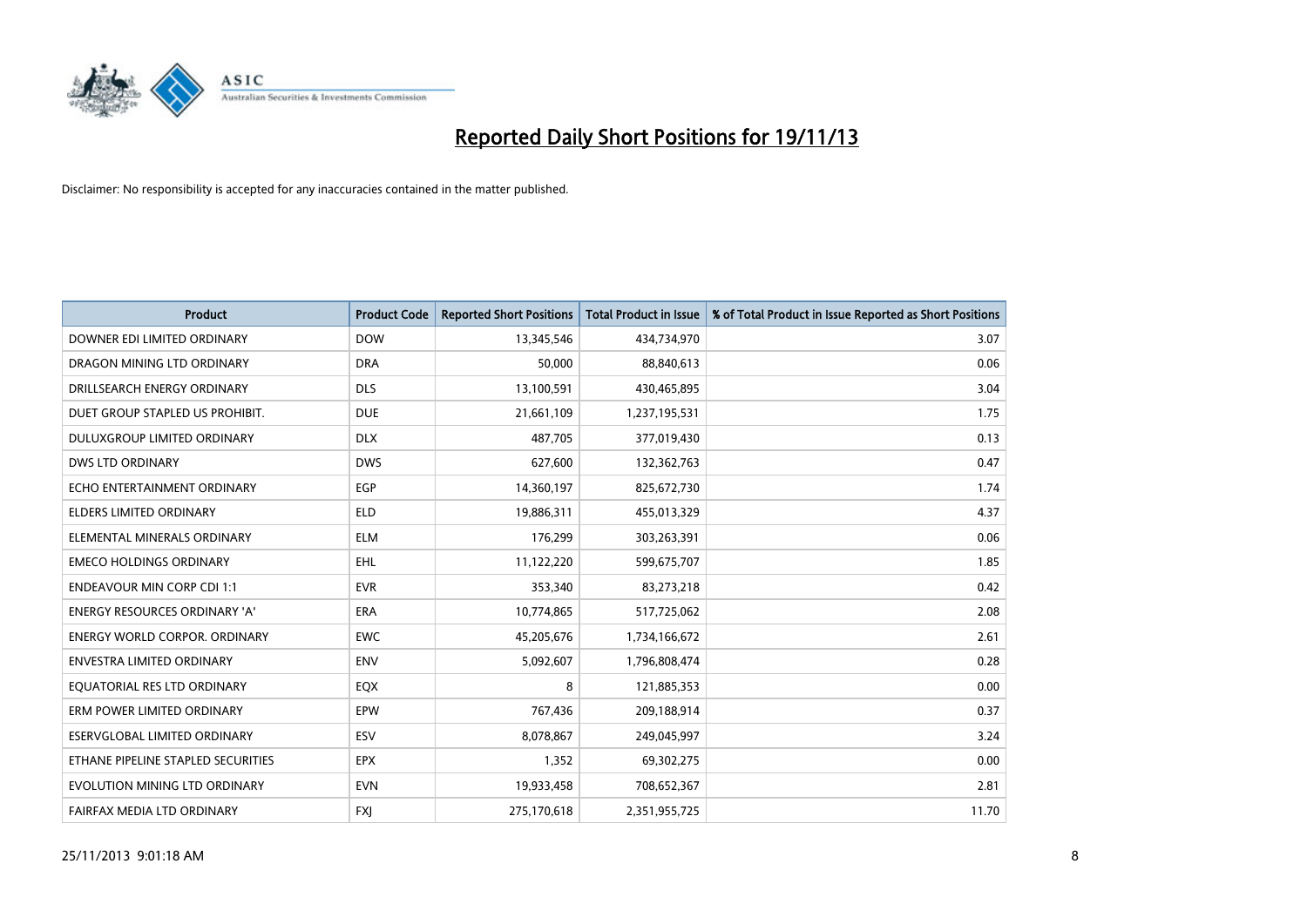

| <b>Product</b>                         | <b>Product Code</b> | <b>Reported Short Positions</b> | <b>Total Product in Issue</b> | % of Total Product in Issue Reported as Short Positions |
|----------------------------------------|---------------------|---------------------------------|-------------------------------|---------------------------------------------------------|
| <b>FANTASTIC HOLDINGS ORDINARY</b>     | <b>FAN</b>          | 4,286                           | 103,068,398                   | 0.00                                                    |
| FAR LTD ORDINARY                       | <b>FAR</b>          | 22,770,569                      | 2,499,846,742                 | 0.91                                                    |
| FEDERATION CNTRES ORD/UNIT STAPLED SEC | <b>FDC</b>          | 2,363,356                       | 1,427,641,565                 | 0.17                                                    |
| FISHER & PAYKEL H. ORDINARY            | <b>FPH</b>          | 761,675                         | 546,866,177                   | 0.14                                                    |
| FKP PROPERTY GROUP STAPLED SECURITIES  | <b>FKP</b>          | 15,315,163                      | 421,673,507                   | 3.63                                                    |
| FLEETWOOD CORP ORDINARY                | <b>FWD</b>          | 3,582,445                       | 60,522,619                    | 5.92                                                    |
| FLETCHER BUILDING ORDINARY             | <b>FBU</b>          | 2,823,440                       | 687,854,788                   | 0.41                                                    |
| FLEXIGROUP LIMITED ORDINARY            | <b>FXL</b>          | 306,372                         | 303,385,394                   | 0.10                                                    |
| FLIGHT CENTRE TRAVEL ORDINARY          | <b>FLT</b>          | 3,592,432                       | 100,530,453                   | 3.57                                                    |
| FLINDERS MINES LTD ORDINARY            | <b>FMS</b>          | 2,913,441                       | 1,824,843,676                 | 0.16                                                    |
| FOCUS MINERALS LTD ORDINARY            | <b>FML</b>          | 27,181,659                      | 9,137,375,877                 | 0.30                                                    |
| FONTERRA SHARE FUND ORDINARY UNITS     | <b>FSF</b>          | 319                             | 106,956,563                   | 0.00                                                    |
| FORGE GROUP LIMITED ORDINARY           | FGE                 | 1,430,350                       | 86,169,014                    | 1.66                                                    |
| FORTESCUE METALS GRP ORDINARY          | <b>FMG</b>          | 154,075,123                     | 3,113,798,151                 | 4.95                                                    |
| <b>G.U.D. HOLDINGS ORDINARY</b>        | <b>GUD</b>          | 5,259,380                       | 71,341,319                    | 7.37                                                    |
| <b>G8 EDUCATION LIMITED ORDINARY</b>   | <b>GEM</b>          | 938,009                         | 300,302,719                   | 0.31                                                    |
| <b>GALAXY RESOURCES ORDINARY</b>       | GXY                 | 10,397,335                      | 1,007,482,056                 | 1.03                                                    |
| <b>GENETIC TECHNOLOGIES ORDINARY</b>   | GTG                 | 182,610                         | 565,749,677                   | 0.03                                                    |
| <b>GEODYNAMICS LIMITED ORDINARY</b>    | GDY                 | 850                             | 406,452,608                   | 0.00                                                    |
| GI DYNAMICS, INC CDI US PROHIBITED     | GID                 | 1,382,454                       | 393,043,620                   | 0.35                                                    |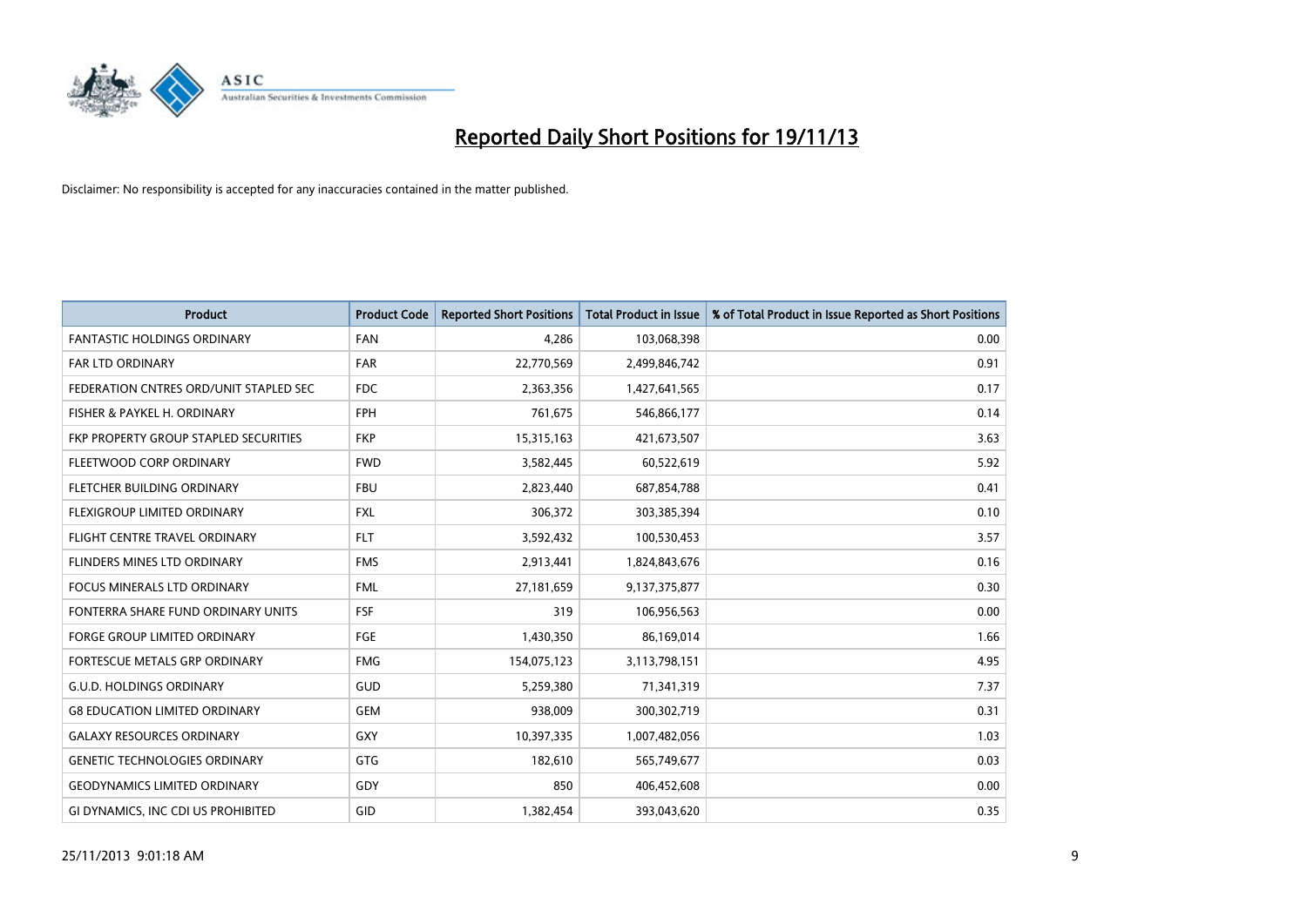

| <b>Product</b>                                   | <b>Product Code</b> | <b>Reported Short Positions</b> | <b>Total Product in Issue</b> | % of Total Product in Issue Reported as Short Positions |
|--------------------------------------------------|---------------------|---------------------------------|-------------------------------|---------------------------------------------------------|
| <b>GINDALBIE METALS LTD ORDINARY</b>             | GBG                 | 54,492,376                      | 1,493,054,193                 | 3.65                                                    |
| <b>GOODMAN FIELDER, ORDINARY</b>                 | GFF                 | 24,705,564                      | 1,955,559,207                 | 1.26                                                    |
| <b>GOODMAN GROUP STAPLED</b>                     | <b>GMG</b>          | 2,366,123                       | 1,718,742,809                 | 0.14                                                    |
| <b>GPT GROUP STAPLED SEC.</b>                    | GPT                 | 9,058,593                       | 1,694,888,638                 | 0.53                                                    |
| <b>GRAINCORP LIMITED A CLASS ORDINARY</b>        | <b>GNC</b>          | 451,642                         | 228,855,628                   | 0.20                                                    |
| <b>GRANGE RESOURCES, ORDINARY</b>                | <b>GRR</b>          | 5,549,043                       | 1,156,492,195                 | 0.48                                                    |
| <b>GREENCROSS LIMITED ORDINARY</b>               | <b>GXL</b>          | 25,331                          | 37,535,276                    | 0.07                                                    |
| <b>GREENLAND MIN EN LTD ORDINARY</b>             | GGG                 | 7,326,829                       | 574,572,911                   | 1.28                                                    |
| <b>GROWTHPOINT PROPERTY ORD/UNIT STAPLED SEC</b> | GOZ                 | 125,335                         | 414,410,218                   | 0.03                                                    |
| <b>GROWTHPOINT PROPERTY RIGHTS 22-NOV-13</b>     | GOZR                | 103,448                         | 40,800,000                    | 0.25                                                    |
| <b>GRYPHON MINERALS LTD ORDINARY</b>             | GRY                 | 6,406,622                       | 400,797,615                   | 1.60                                                    |
| <b>GUILDFORD COAL LTD ORDINARY</b>               | <b>GUF</b>          | 312,776                         | 635,046,899                   | 0.05                                                    |
| <b>GWA GROUP LTD ORDINARY</b>                    | <b>GWA</b>          | 13,459,705                      | 306,533,770                   | 4.39                                                    |
| HARVEY NORMAN ORDINARY                           | <b>HVN</b>          | 64,824,527                      | 1,062,316,784                 | 6.10                                                    |
| <b>HENDERSON GROUP CDI 1:1</b>                   | <b>HGG</b>          | 1,031,063                       | 738,574,583                   | 0.14                                                    |
| HFA HOLDINGS LIMITED ORDINARY                    | <b>HFA</b>          | 3,863                           | 118,738,157                   | 0.00                                                    |
| HIGHLANDS PACIFIC ORDINARY                       | <b>HIG</b>          | 500,001                         | 853,777,764                   | 0.06                                                    |
| HILLGROVE RES LTD ORDINARY                       | <b>HGO</b>          | 19,990,516                      | 1,178,589,221                 | 1.70                                                    |
| HILLS HOLDINGS LTD ORDINARY                      | <b>HIL</b>          | 500,031                         | 240,891,309                   | 0.21                                                    |
| HORIZON OIL LIMITED ORDINARY                     | <b>HZN</b>          | 73,911,989                      | 1,301,147,932                 | 5.68                                                    |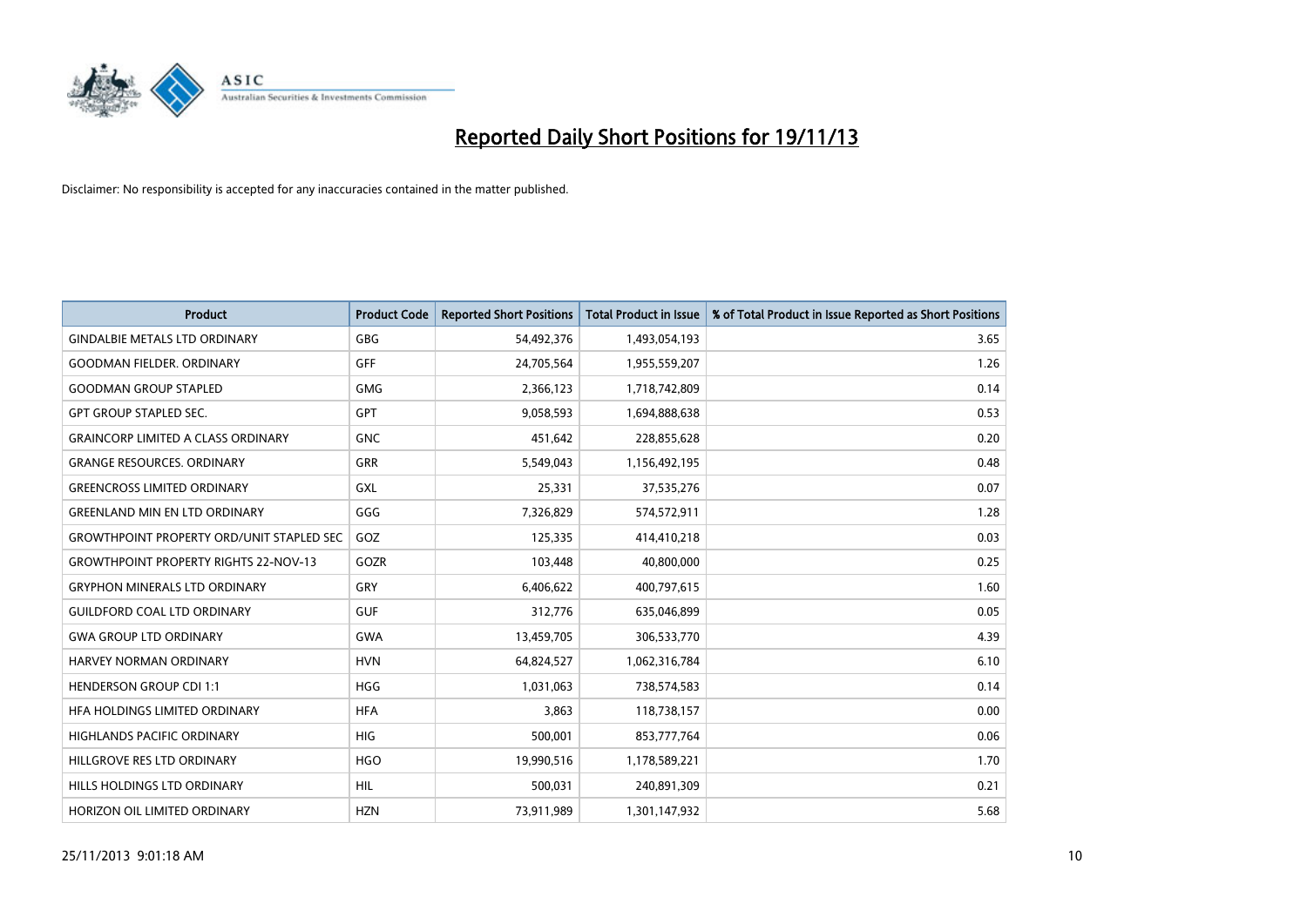

| <b>Product</b>                                | <b>Product Code</b> | <b>Reported Short Positions</b> | <b>Total Product in Issue</b> | % of Total Product in Issue Reported as Short Positions |
|-----------------------------------------------|---------------------|---------------------------------|-------------------------------|---------------------------------------------------------|
| HOT CHILI LTD ORDINARY                        | <b>HCH</b>          | 10,000                          | 347,732,196                   | 0.00                                                    |
| ICON ENERGY LIMITED ORDINARY                  | <b>ICN</b>          | 4,647                           | 535,455,958                   | 0.00                                                    |
| <b>IINET LIMITED ORDINARY</b>                 | <b>IIN</b>          | 1,056,756                       | 161,238,847                   | 0.66                                                    |
| ILUKA RESOURCES ORDINARY                      | ILU                 | 42,111,508                      | 418,700,517                   | 10.06                                                   |
| <b>IMDEX LIMITED ORDINARY</b>                 | <b>IMD</b>          | 5,124,425                       | 210,473,188                   | 2.43                                                    |
| IMF (AUSTRALIA) LTD ORDINARY                  | <b>IMF</b>          | 5,669,328                       | 154,531,941                   | 3.67                                                    |
| <b>INCITEC PIVOT ORDINARY</b>                 | IPL                 | 33,126,816                      | 1,628,730,107                 | 2.03                                                    |
| <b>INDEPENDENCE GROUP ORDINARY</b>            | <b>IGO</b>          | 4,416,959                       | 233,323,905                   | 1.89                                                    |
| INDOPHIL RESOURCES ORDINARY                   | <b>IRN</b>          | 2,313,213                       | 1,203,146,194                 | 0.19                                                    |
| <b>INFIGEN ENERGY STAPLED SECURITIES</b>      | IFN                 | 6,739,939                       | 764,993,434                   | 0.88                                                    |
| <b>INFOMEDIA LTD ORDINARY</b>                 | IFM                 | 395,145                         | 304,953,155                   | 0.13                                                    |
| <b>INGENIA GROUP STAPLED SECURITIES</b>       | <b>INA</b>          | 131,443                         | 676,240,232                   | 0.02                                                    |
| <b>INOVA RESOURCES LTD ORDINARY</b>           | <b>IVA</b>          | 258                             | 733,704,446                   | 0.00                                                    |
| <b>INSURANCE AUSTRALIA ORDINARY</b>           | <b>IAG</b>          | 11,953,210                      | 2,079,034,021                 | 0.57                                                    |
| INTEGRATED RESEARCH ORDINARY                  | IRI                 | 1,911                           | 168,634,953                   | 0.00                                                    |
| <b>INTREPID MINES ORDINARY</b>                | <b>IAU</b>          | 20,107,875                      | 556,273,428                   | 3.61                                                    |
| <b>INVESTA OFFICE FUND STAPLED SECURITIES</b> | <b>IOF</b>          | 1,556,316                       | 614,047,458                   | 0.25                                                    |
| <b>INVOCARE LIMITED ORDINARY</b>              | IVC                 | 6,194,739                       | 110,030,298                   | 5.63                                                    |
| <b>IOOF HOLDINGS LTD ORDINARY</b>             | IFL                 | 1,836,377                       | 232,118,034                   | 0.79                                                    |
| <b>IRESS LIMITED ORDINARY</b>                 | <b>IRE</b>          | 430.184                         | 158,585,126                   | 0.27                                                    |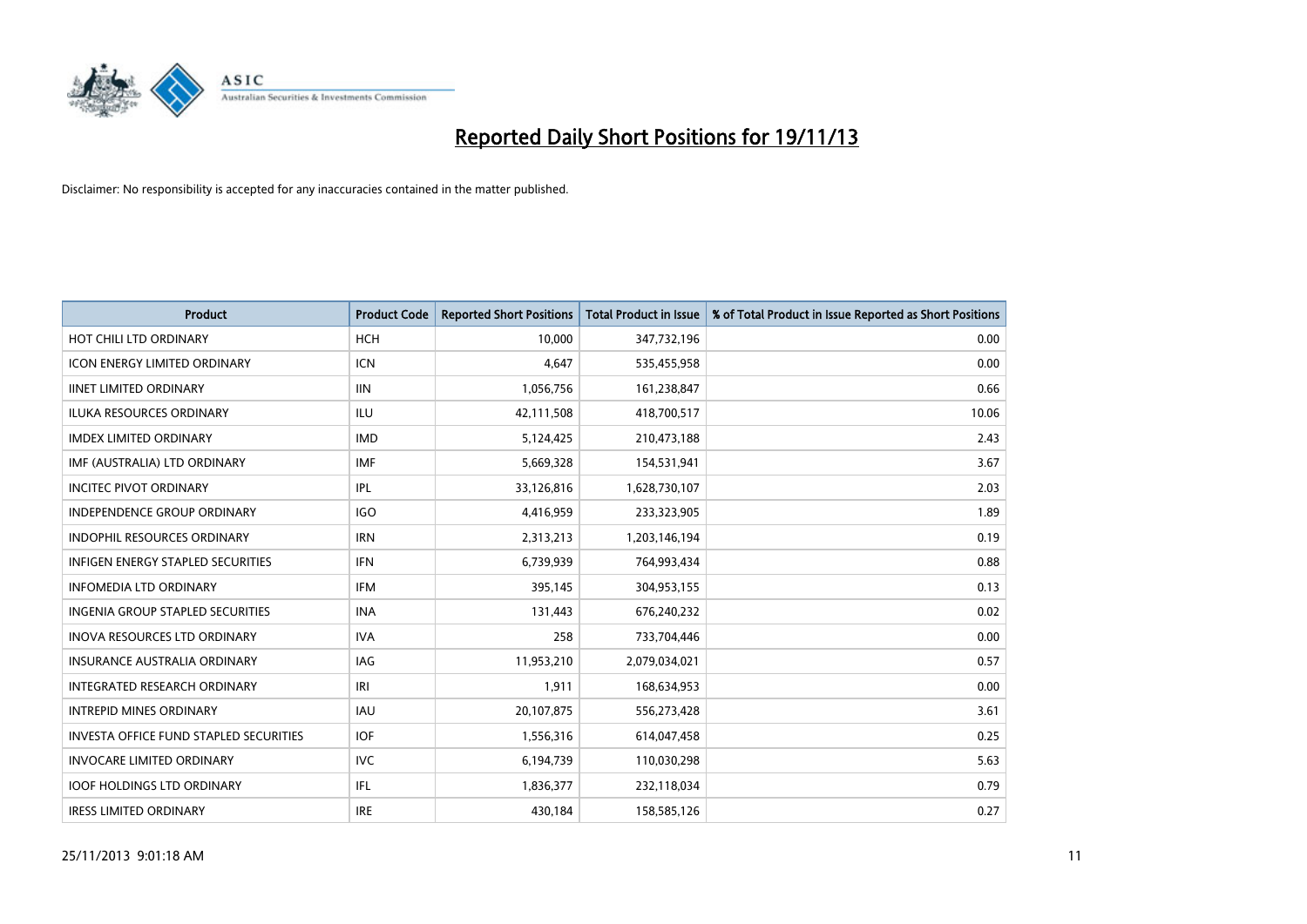

| <b>Product</b>                           | <b>Product Code</b> | <b>Reported Short Positions</b> | <b>Total Product in Issue</b> | % of Total Product in Issue Reported as Short Positions |
|------------------------------------------|---------------------|---------------------------------|-------------------------------|---------------------------------------------------------|
| <b>IRON ORE HOLDINGS ORDINARY</b>        | <b>IOH</b>          | 26,197                          | 161,174,005                   | 0.02                                                    |
| <b>ISELECT LTD ORDINARY</b>              | <b>ISU</b>          | 1,369,350                       | 260,664,894                   | 0.53                                                    |
| JAMES HARDIE INDUST CHESS DEPOSITARY INT | <b>IHX</b>          | 7,702,616                       | 442,685,722                   | 1.74                                                    |
| <b>JB HI-FI LIMITED ORDINARY</b>         | <b>IBH</b>          | 7,142,719                       | 100,172,677                   | 7.13                                                    |
| <b>JUMBO INTERACTIVE ORDINARY</b>        | <b>JIN</b>          | 2,496                           | 43,752,560                    | 0.01                                                    |
| <b>KAGARA LTD ORDINARY</b>               | KZL                 | 3,386,052                       | 798,953,117                   | 0.42                                                    |
| KAROON GAS AUSTRALIA ORDINARY            | <b>KAR</b>          | 1,669,864                       | 255,841,581                   | 0.65                                                    |
| KATHMANDU HOLD LTD ORDINARY              | <b>KMD</b>          | 42,186                          | 200,306,690                   | 0.02                                                    |
| <b>KBL MINING LIMITED ORDINARY</b>       | <b>KBL</b>          | 1,820                           | 393,535,629                   | 0.00                                                    |
| KINGSGATE CONSOLID. ORDINARY             | <b>KCN</b>          | 21,766,878                      | 152,284,777                   | 14.29                                                   |
| KINGSROSE MINING LTD ORDINARY            | <b>KRM</b>          | 553,902                         | 335,753,851                   | 0.16                                                    |
| LEIGHTON HOLDINGS ORDINARY               | LEI                 | 23,765,788                      | 337,235,188                   | 7.05                                                    |
| LEND LEASE GROUP UNIT/ORD STAPLED        | <b>LLC</b>          | 7,182,894                       | 576,712,337                   | 1.25                                                    |
| LINC ENERGY LTD ORDINARY                 | <b>LNC</b>          | 2,834,576                       | 518,687,562                   | 0.55                                                    |
| LONESTAR RESO LTD ORDINARY               | <b>LNR</b>          | 18,102                          | 697,187,211                   | 0.00                                                    |
| LYCOPODIUM LIMITED ORDINARY              | <b>LYL</b>          | 90                              | 38,955,103                    | 0.00                                                    |
| LYNAS CORPORATION ORDINARY               | <b>LYC</b>          | 180,568,492                     | 1,961,160,594                 | 9.21                                                    |
| M2 TELECOMMUNICATION ORDINARY            | <b>MTU</b>          | 9,235,034                       | 179,384,685                   | 5.15                                                    |
| <b>MACA LIMITED ORDINARY</b>             | <b>MLD</b>          | 30,921                          | 172,500,000                   | 0.02                                                    |
| <b>MACMAHON HOLDINGS ORDINARY</b>        | MAH                 | 4,377,169                       | 1,261,699,966                 | 0.35                                                    |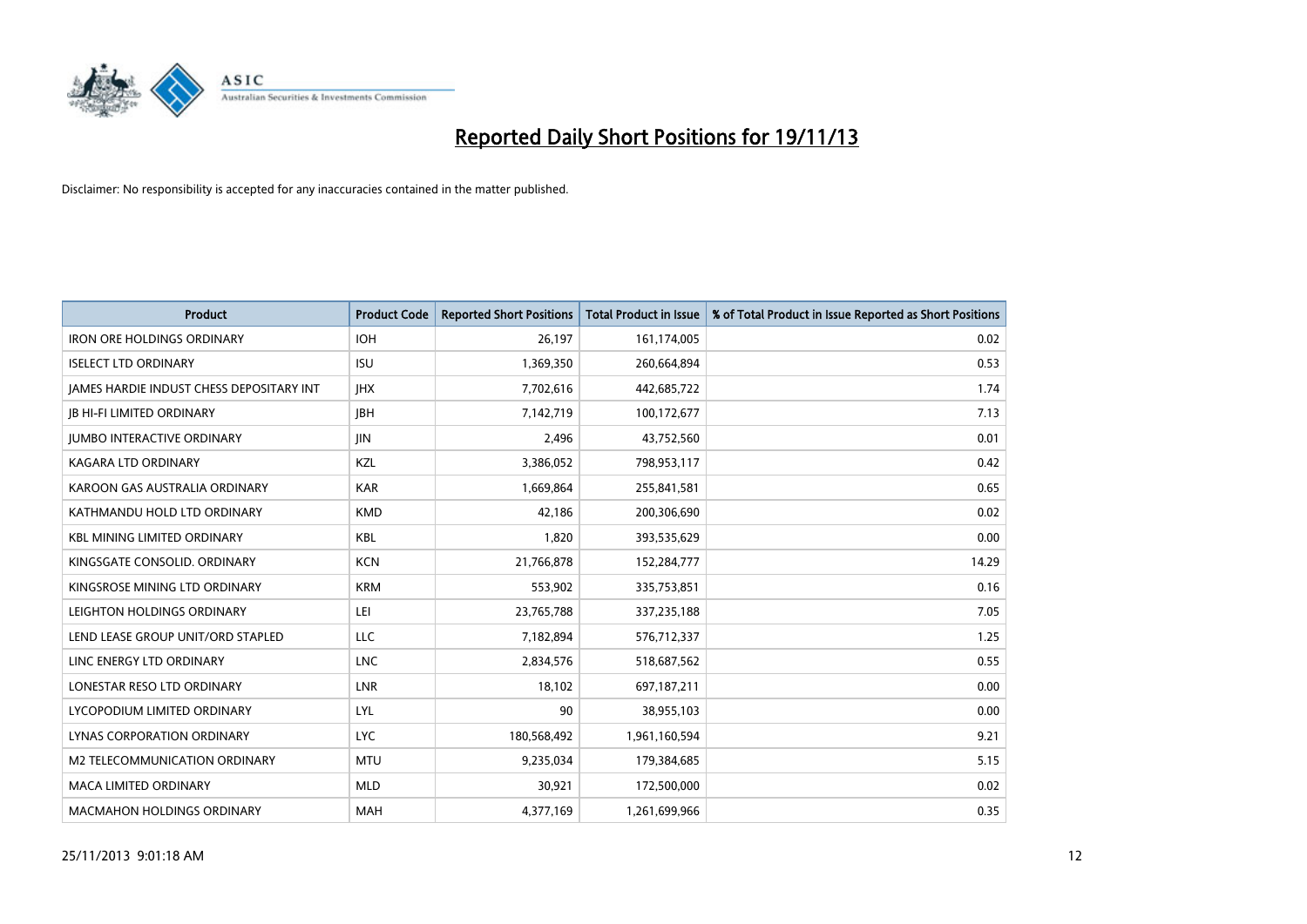

| <b>Product</b>                        | <b>Product Code</b> | <b>Reported Short Positions</b> | Total Product in Issue | % of Total Product in Issue Reported as Short Positions |
|---------------------------------------|---------------------|---------------------------------|------------------------|---------------------------------------------------------|
| MACO ATLAS ROADS GRP ORDINARY STAPLED | <b>MQA</b>          | 12,870,866                      | 487,230,540            | 2.64                                                    |
| MACQUARIE GROUP LTD ORDINARY          | MQG                 | 1,681,997                       | 339,911,485            | 0.49                                                    |
| MACQUARIE TELECOM GP ORDINARY         | MAQ                 | 4,315                           | 20,967,121             | 0.02                                                    |
| MAGELLAN FIN GRP LTD ORDINARY         | <b>MFG</b>          | 563,818                         | 155,830,849            | 0.36                                                    |
| <b>MATRIX C &amp; E LTD ORDINARY</b>  | <b>MCE</b>          | 2,948,658                       | 94,555,428             | 3.12                                                    |
| <b>MAVERICK DRILLING ORDINARY</b>     | MAD                 | 9,443,851                       | 452,726,751            | 2.09                                                    |
| MAXITRANS INDUSTRIES ORDINARY         | <b>MXI</b>          | 946,826                         | 183,993,392            | 0.51                                                    |
| MAYNE PHARMA LTD ORDINARY             | <b>MYX</b>          | 690,776                         | 563,459,968            | 0.12                                                    |
| MCMILLAN SHAKESPEARE ORDINARY         | <b>MMS</b>          | 766,240                         | 74,523,965             | 1.03                                                    |
| MEDUSA MINING LTD ORDINARY            | <b>MML</b>          | 4,026,486                       | 198,349,106            | 2.03                                                    |
| MELBOURNE IT LIMITED ORDINARY         | <b>MLB</b>          | 2,000                           | 82,858,121             | 0.00                                                    |
| MEO AUSTRALIA LTD ORDINARY            | <b>MEO</b>          | 10,845                          | 627,264,587            | 0.00                                                    |
| MERIDIAN ENERGY INSTALMENT RECEIPTS   | <b>MEZCA</b>        | 32,097                          | 1,255,413,626          | 0.00                                                    |
| <b>MERMAID MARINE ORDINARY</b>        | <b>MRM</b>          | 1,321,895                       | 232,652,241            | 0.57                                                    |
| MESOBLAST LIMITED ORDINARY            | <b>MSB</b>          | 16,581,554                      | 317,350,901            | 5.22                                                    |
| METALS X LIMITED ORDINARY             | <b>MLX</b>          | 46,230                          | 1,653,036,110          | 0.00                                                    |
| METCASH LIMITED ORDINARY              | <b>MTS</b>          | 90,987,125                      | 880,704,786            | 10.33                                                   |
| METMINCO LIMITED ORDINARY             | <b>MNC</b>          | 966,726                         | 1,749,543,023          | 0.06                                                    |
| MICLYN EXP OFFSHR ORDINARY            | <b>MIO</b>          | 80,856                          | 281,754,775            | 0.03                                                    |
| MIGHTY RIVER POWER ORDINARY           | <b>MYT</b>          | 1,950,939                       | 1,400,000,094          | 0.14                                                    |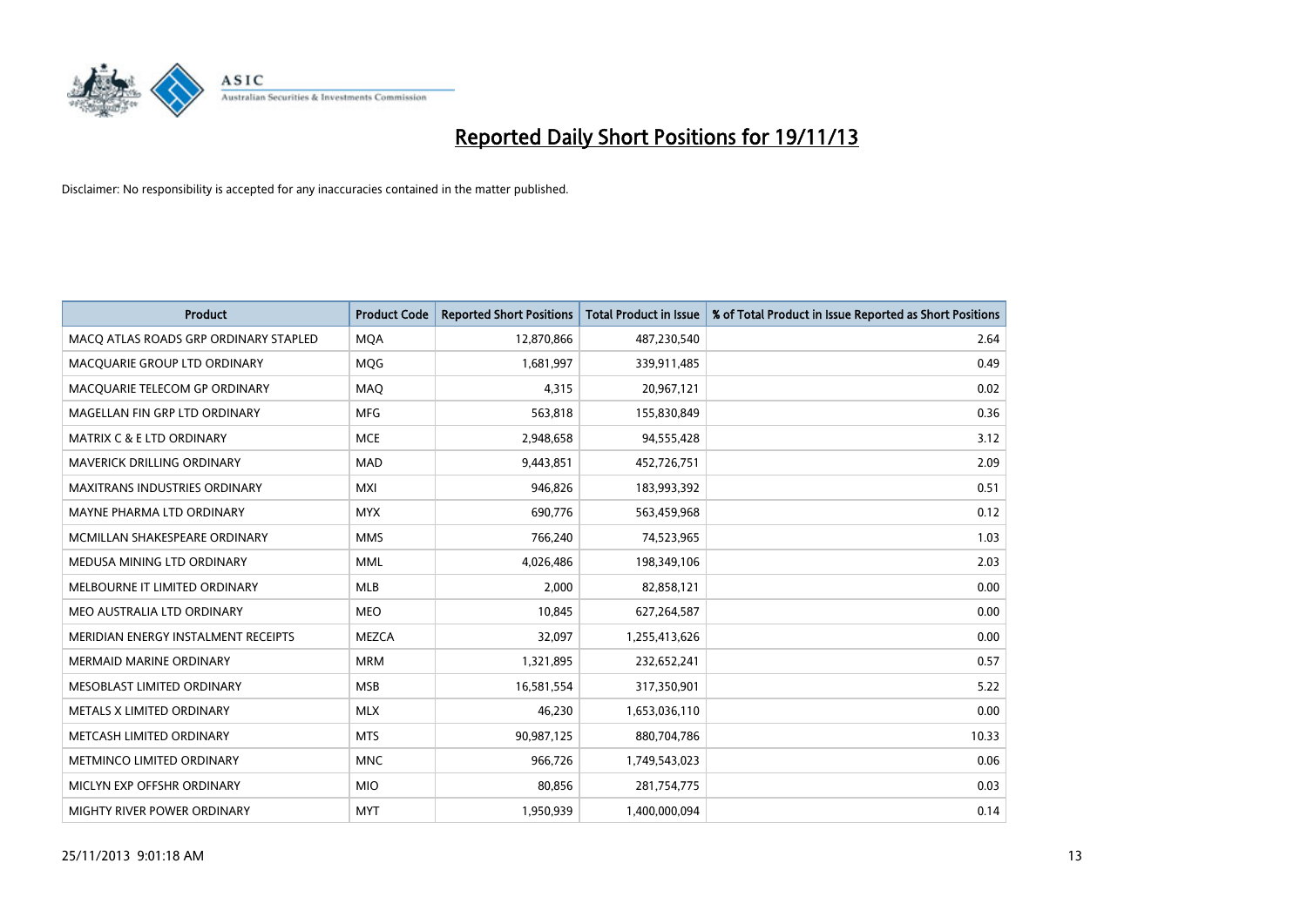

| <b>Product</b>                    | <b>Product Code</b> | <b>Reported Short Positions</b> | <b>Total Product in Issue</b> | % of Total Product in Issue Reported as Short Positions |
|-----------------------------------|---------------------|---------------------------------|-------------------------------|---------------------------------------------------------|
| MILTON CORPORATION ORDINARY       | <b>MLT</b>          | 46,655                          | 627,357,755                   | 0.01                                                    |
| MINCOR RESOURCES NL ORDINARY      | <b>MCR</b>          | 2,356,065                       | 188,208,274                   | 1.25                                                    |
| MINERAL DEPOSITS ORDINARY         | <b>MDL</b>          | 2,077,336                       | 83,538,786                    | 2.49                                                    |
| MINERAL RESOURCES, ORDINARY       | <b>MIN</b>          | 3,031,977                       | 186,112,198                   | 1.63                                                    |
| MINT WIRELESS ORDINARY            | <b>MNW</b>          | 472,686                         | 403,872,395                   | 0.12                                                    |
| MIRABELA NICKEL LTD ORDINARY      | <b>MBN</b>          | 23,121,190                      | 876,801,147                   | 2.64                                                    |
| MIRVAC GROUP STAPLED SECURITIES   | <b>MGR</b>          | 2,135,681                       | 3,664,938,678                 | 0.06                                                    |
| MOBILE EMBRACE LTD ORDINARY       | <b>MBE</b>          | 4,500                           | 320,277,790                   | 0.00                                                    |
| MOLOPO ENERGY LTD ORDINARY        | <b>MPO</b>          | 89,945                          | 246,724,091                   | 0.04                                                    |
| MONADELPHOUS GROUP ORDINARY       | <b>MND</b>          | 12,918,650                      | 92,308,047                    | 14.00                                                   |
| MORTGAGE CHOICE LTD ORDINARY      | MOC                 | 132,749                         | 123,780,387                   | 0.11                                                    |
| <b>MOUNT GIBSON IRON ORDINARY</b> | <b>MGX</b>          | 6,859,891                       | 1,090,584,232                 | 0.63                                                    |
| MULTIPLEX SITES SITES             | <b>MXUPA</b>        | 1,329                           | 4,500,000                     | 0.03                                                    |
| MURCHISON METALS LTD ORDINARY     | <b>MMX</b>          | 216,291                         | 450,497,346                   | 0.05                                                    |
| MYER HOLDINGS LTD ORDINARY        | <b>MYR</b>          | 72,773,701                      | 585,684,551                   | 12.43                                                   |
| MYSTATE LIMITED ORDINARY          | <b>MYS</b>          | 2,796                           | 87,177,445                    | 0.00                                                    |
| NANOSONICS LIMITED ORDINARY       | <b>NAN</b>          | 71,191                          | 262,822,463                   | 0.03                                                    |
| NATIONAL AUST, BANK ORDINARY      | <b>NAB</b>          | 8,106,520                       | 2,349,453,562                 | 0.35                                                    |
| NAVITAS LIMITED ORDINARY          | <b>NVT</b>          | 3,850,830                       | 375,416,910                   | 1.03                                                    |
| NEON ENERGY LIMITED ORDINARY      | <b>NEN</b>          | 2,160,672                       | 553,037,848                   | 0.39                                                    |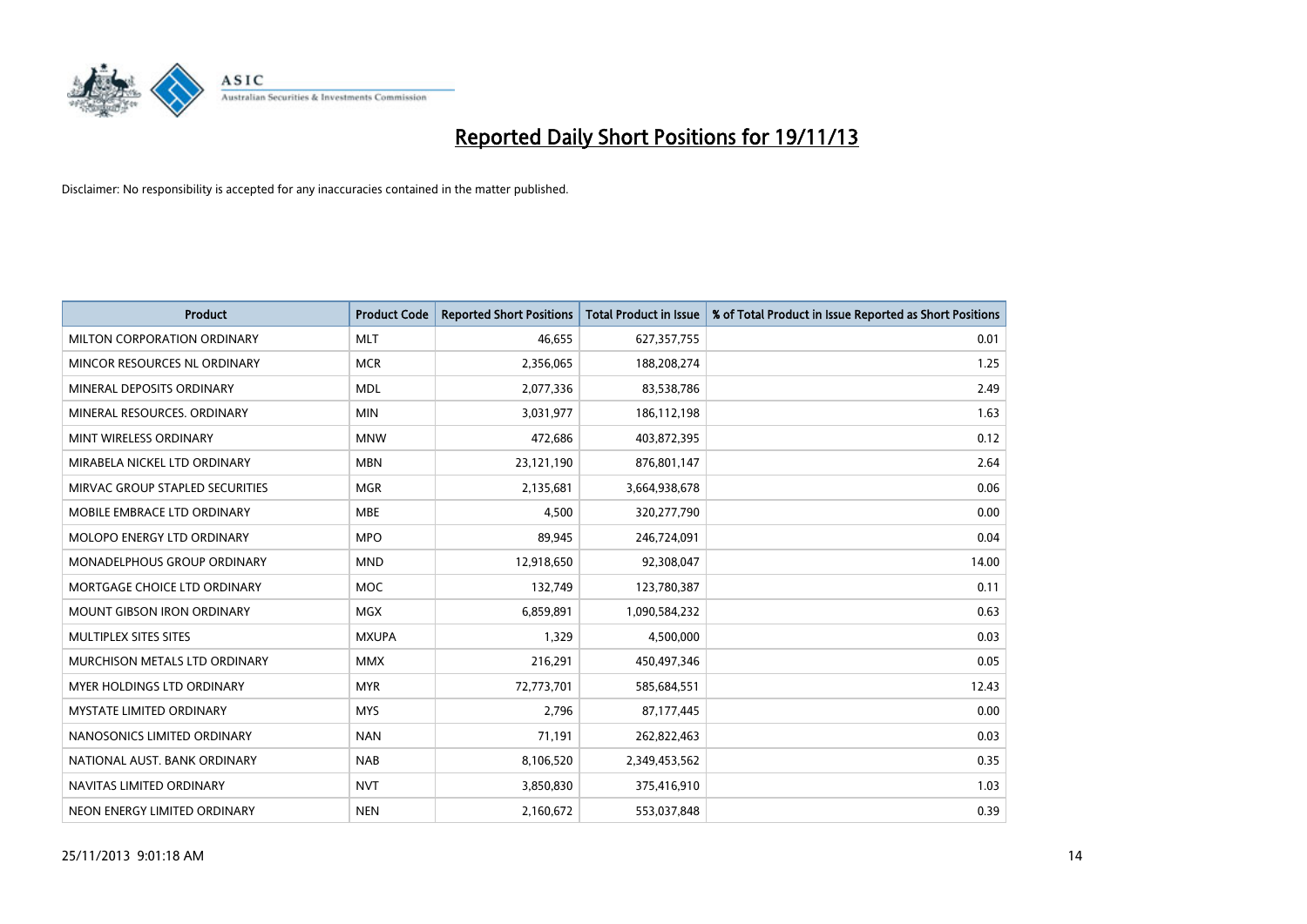

| <b>Product</b>                        | <b>Product Code</b> | <b>Reported Short Positions</b> | <b>Total Product in Issue</b> | % of Total Product in Issue Reported as Short Positions |
|---------------------------------------|---------------------|---------------------------------|-------------------------------|---------------------------------------------------------|
| NEUREN PHARMACEUT, ORDINARY           | <b>NEU</b>          | 42,522                          | 1,471,220,056                 | 0.00                                                    |
| NEW HOPE CORPORATION ORDINARY         | <b>NHC</b>          | 739,280                         | 830,715,225                   | 0.09                                                    |
| NEW STANDARD ENERGY ORDINARY          | <b>NSE</b>          | 322,032                         | 305,331,847                   | 0.11                                                    |
| NEWCREST MINING ORDINARY              | <b>NCM</b>          | 8,134,726                       | 766,510,971                   | 1.06                                                    |
| NEWS CORP A NON-VOTING CDI            | <b>NWSLV</b>        | 2,149,540                       | 4,200,421                     | 51.17                                                   |
| NEWS CORP B VOTING CDI                | <b>NWS</b>          | 2,320,299                       | 23,771,818                    | 9.76                                                    |
| NEWSAT LIMITED ORDINARY               | <b>NWT</b>          | 47,639                          | 591,460,931                   | 0.01                                                    |
| NEXTDC LIMITED ORDINARY               | <b>NXT</b>          | 7,740,015                       | 192,904,486                   | 4.01                                                    |
| NEXUS ENERGY LIMITED ORDINARY         | <b>NXS</b>          | 1,329,481                       | 1,330,219,459                 | 0.10                                                    |
| NIB HOLDINGS LIMITED ORDINARY         | <b>NHF</b>          | 4,056,331                       | 439,004,182                   | 0.92                                                    |
| NIDO PETROLEUM ORDINARY               | <b>NDO</b>          | 1,430,530                       | 2,046,650,968                 | 0.07                                                    |
| NOBLE MINERAL RES ORDINARY            | <b>NMG</b>          | 2,365,726                       | 666,397,952                   | 0.36                                                    |
| NORTHERN IRON LTD ORDINARY            | <b>NFE</b>          | 922,658                         | 484,405,314                   | 0.19                                                    |
| NORTHERN STAR ORDINARY                | <b>NST</b>          | 3,079,908                       | 424,279,762                   | 0.73                                                    |
| NRW HOLDINGS LIMITED ORDINARY         | <b>NWH</b>          | 14,485,873                      | 278,888,011                   | 5.19                                                    |
| NUCOAL RESOURCES LTD ORDINARY         | <b>NCR</b>          | 90,001                          | 768,612,354                   | 0.01                                                    |
| NUFARM LIMITED ORDINARY               | <b>NUF</b>          | 14,397,264                      | 263,643,448                   | 5.46                                                    |
| OAKTON LIMITED ORDINARY               | <b>OKN</b>          | 28,764                          | 89,968,985                    | 0.03                                                    |
| OCEANAGOLD CORP. CHESS DEPOSITARY INT | <b>OGC</b>          | 1,177,789                       | 293,587,920                   | 0.40                                                    |
| OIL SEARCH LTD ORDINARY               | OSH                 | 4,690,321                       | 1,343,361,150                 | 0.35                                                    |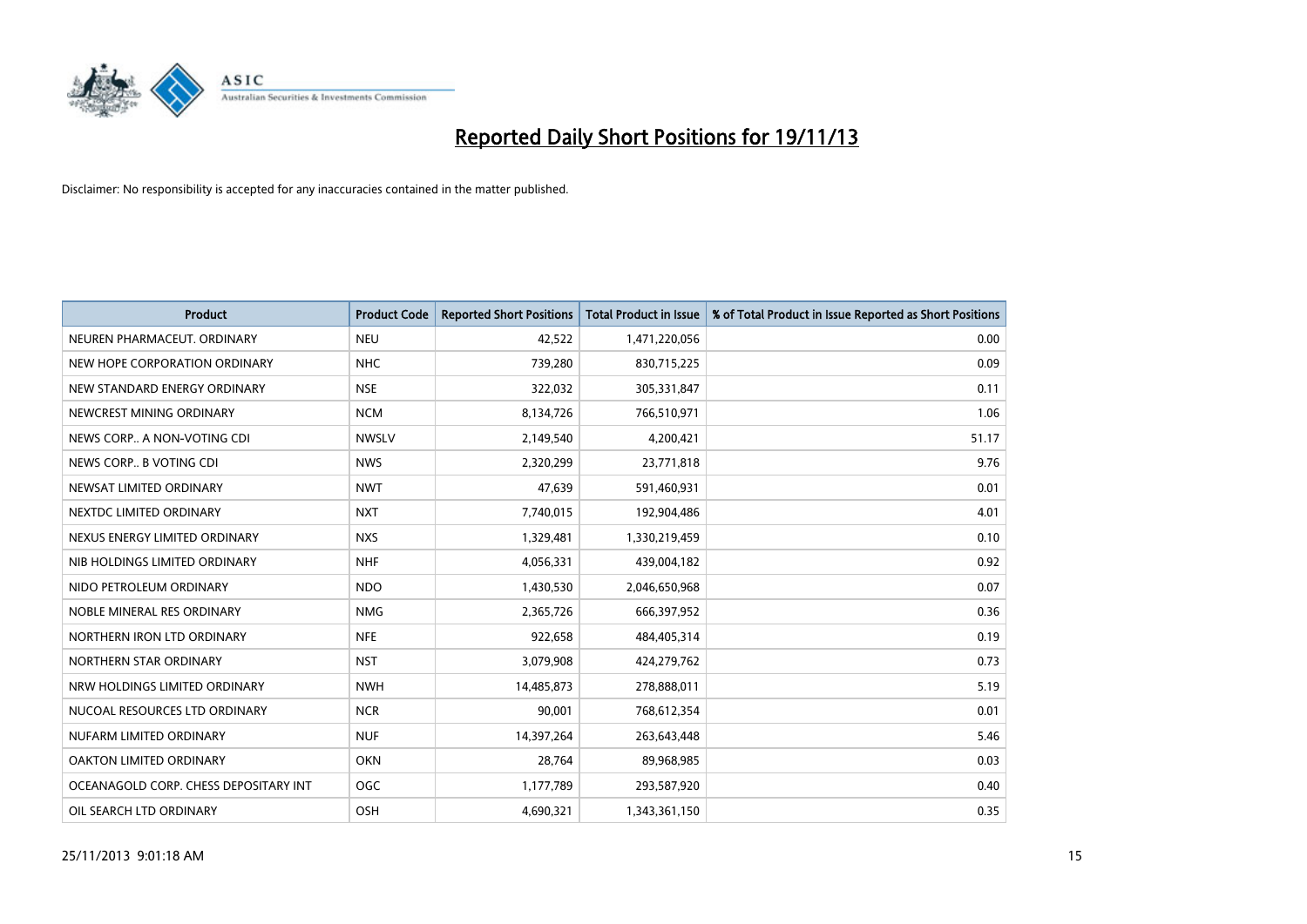

| <b>Product</b>                | <b>Product Code</b> | <b>Reported Short Positions</b> | <b>Total Product in Issue</b> | % of Total Product in Issue Reported as Short Positions |
|-------------------------------|---------------------|---------------------------------|-------------------------------|---------------------------------------------------------|
| OM HOLDINGS LIMITED ORDINARY  | <b>OMH</b>          | 2,611,595                       | 733,423,337                   | 0.36                                                    |
| ORICA LIMITED ORDINARY        | ORI                 | 8,453,478                       | 368,203,632                   | 2.30                                                    |
| ORIGIN ENERGY ORDINARY        | <b>ORG</b>          | 7,559,281                       | 1,101,226,425                 | 0.69                                                    |
| OROCOBRE LIMITED ORDINARY     | <b>ORE</b>          | 1,538,516                       | 117,745,140                   | 1.31                                                    |
| OROTONGROUP LIMITED ORDINARY  | ORL                 | 455,468                         | 40,880,902                    | 1.11                                                    |
| OZ MINERALS ORDINARY          | <b>OZL</b>          | 13,433,930                      | 303,470,022                   | 4.43                                                    |
| OZFOREX GROUP LTD ORDINARY    | <b>OFX</b>          | 82,881                          | 240,000,000                   | 0.03                                                    |
| PACIFIC BRANDS ORDINARY       | <b>PBG</b>          | 8,024,325                       | 912,915,695                   | 0.88                                                    |
| PALADIN ENERGY LTD ORDINARY   | <b>PDN</b>          | 92,101,817                      | 963,332,074                   | 9.56                                                    |
| PANAUST LIMITED ORDINARY      | <b>PNA</b>          | 2,963,281                       | 619,765,589                   | 0.48                                                    |
| PANORAMIC RESOURCES ORDINARY  | PAN                 | 2,012,300                       | 295,085,132                   | 0.68                                                    |
| PANTERRA GOLD LTD ORDINARY    | PGI                 | $\mathbf{1}$                    | 761,580,455                   | 0.00                                                    |
| PAPERLINX LIMITED ORDINARY    | <b>PPX</b>          | 48,101                          | 609,280,761                   | 0.01                                                    |
| PAPILLON RES LTD ORDINARY     | PIR                 | 6,650,678                       | 338,844,210                   | 1.96                                                    |
| PATTIES FOODS LTD ORDINARY    | PFL                 | 24,826                          | 139,065,639                   | 0.02                                                    |
| PEET LIMITED ORDINARY         | <b>PPC</b>          | 398,127                         | 433,389,348                   | 0.09                                                    |
| PENINSULA ENERGY LTD ORDINARY | <b>PEN</b>          | $\mathbf{1}$                    | 3,041,270,895                 | 0.00                                                    |
| PERILYA LIMITED ORDINARY      | <b>PEM</b>          | 1,528                           | 769,316,426                   | 0.00                                                    |
| PERPETUAL LIMITED ORDINARY    | <b>PPT</b>          | 2,438,964                       | 42,002,824                    | 5.81                                                    |
| PERSEUS MINING LTD ORDINARY   | PRU                 | 10,300,365                      | 457,962,088                   | 2.25                                                    |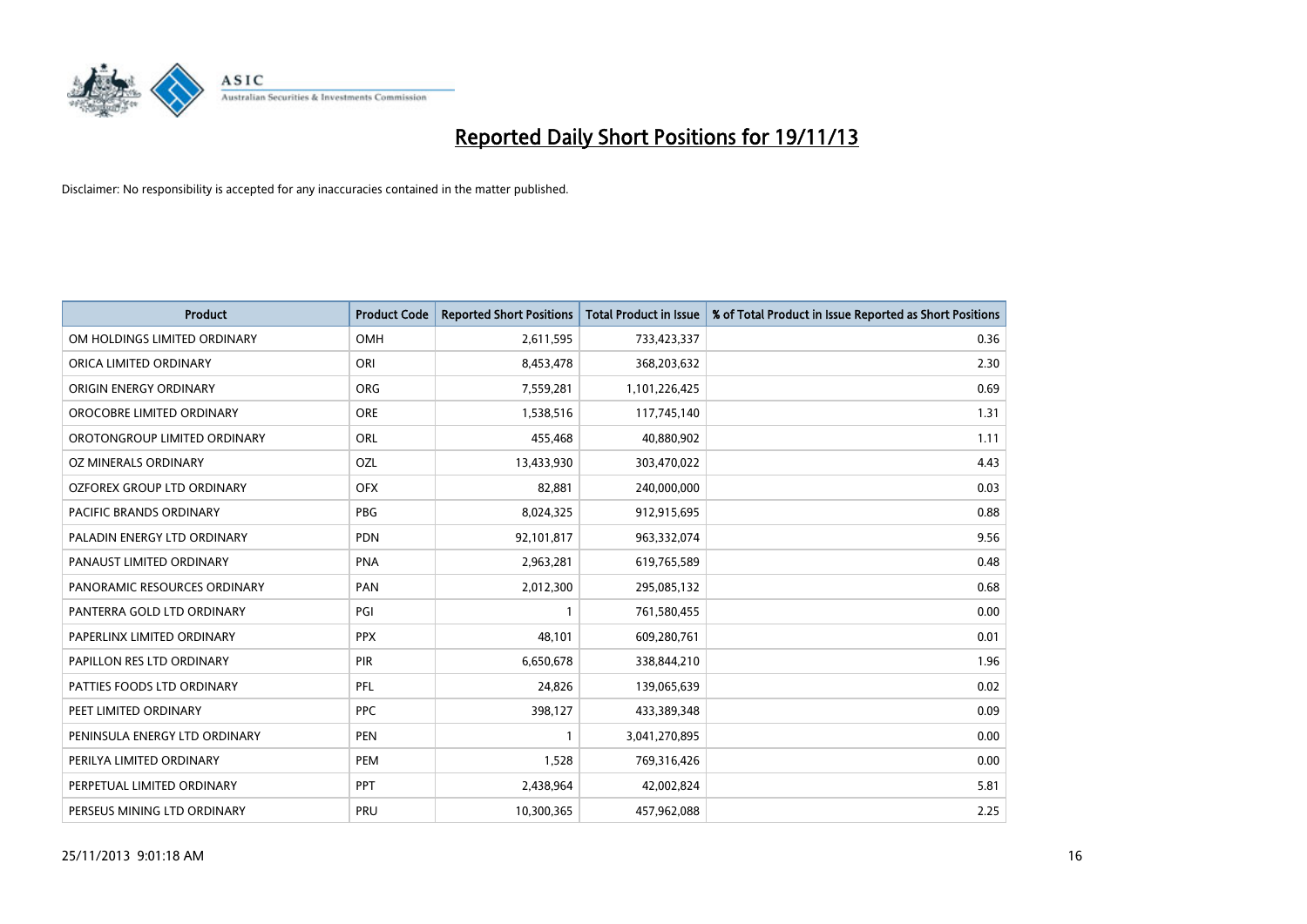

| <b>Product</b>                    | <b>Product Code</b> | <b>Reported Short Positions</b> | <b>Total Product in Issue</b> | % of Total Product in Issue Reported as Short Positions |
|-----------------------------------|---------------------|---------------------------------|-------------------------------|---------------------------------------------------------|
| PHARMAXIS LTD ORDINARY            | <b>PXS</b>          | 2,807,538                       | 309,017,869                   | 0.91                                                    |
| PLATINUM ASSET ORDINARY           | <b>PTM</b>          | 1,606,067                       | 578,655,695                   | 0.28                                                    |
| PLATINUM AUSTRALIA ORDINARY       | <b>PLA</b>          | 836,027                         | 504,968,043                   | 0.17                                                    |
| PMI GOLD CORP CDI 1:1             | <b>PVM</b>          | 247,817                         | 161,862,160                   | 0.15                                                    |
| PMP LIMITED ORDINARY              | <b>PMP</b>          | 1,720,014                       | 323,781,124                   | 0.53                                                    |
| PRANA BIOTECHNOLOGY ORDINARY      | PBT                 | 388,569                         | 416,026,146                   | 0.09                                                    |
| PREMIER INVESTMENTS ORDINARY      | <b>PMV</b>          | 1,094,017                       | 155,314,874                   | 0.70                                                    |
| PRIMA BIOMED LTD ORDINARY         | <b>PRR</b>          | 44,394                          | 1,228,709,341                 | 0.00                                                    |
| PRIMARY HEALTH CARE ORDINARY      | <b>PRY</b>          | 18,742,905                      | 504,956,647                   | 3.71                                                    |
| PRIME MEDIA GRP LTD ORDINARY      | <b>PRT</b>          | 1,322,984                       | 366,330,303                   | 0.36                                                    |
| PROGRAMMED ORDINARY               | <b>PRG</b>          | 204,450                         | 118,229,190                   | 0.17                                                    |
| <b>QANTAS AIRWAYS ORDINARY</b>    | QAN                 | 33,656,658                      | 2,196,330,250                 | 1.53                                                    |
| OBE INSURANCE GROUP ORDINARY      | <b>OBE</b>          | 16,108,645                      | 1,226,855,950                 | 1.31                                                    |
| ORXPHARMA LTD ORDINARY            | <b>QRX</b>          | 66,492                          | 157,285,606                   | 0.04                                                    |
| <b>QUBE HOLDINGS LTD ORDINARY</b> | <b>QUB</b>          | 13,250,098                      | 931,433,499                   | 1.42                                                    |
| RAMELIUS RESOURCES ORDINARY       | <b>RMS</b>          | 169,047                         | 364,440,380                   | 0.05                                                    |
| RAMSAY HEALTH CARE ORDINARY       | <b>RHC</b>          | 2,222,847                       | 202,081,252                   | 1.10                                                    |
| <b>RCR TOMLINSON ORDINARY</b>     | <b>RCR</b>          | 1,483,540                       | 136,696,590                   | 1.09                                                    |
| <b>REA GROUP ORDINARY</b>         | <b>REA</b>          | 879,120                         | 131,714,699                   | 0.67                                                    |
| RECKON LIMITED ORDINARY           | <b>RKN</b>          | 99,337                          | 126,913,066                   | 0.08                                                    |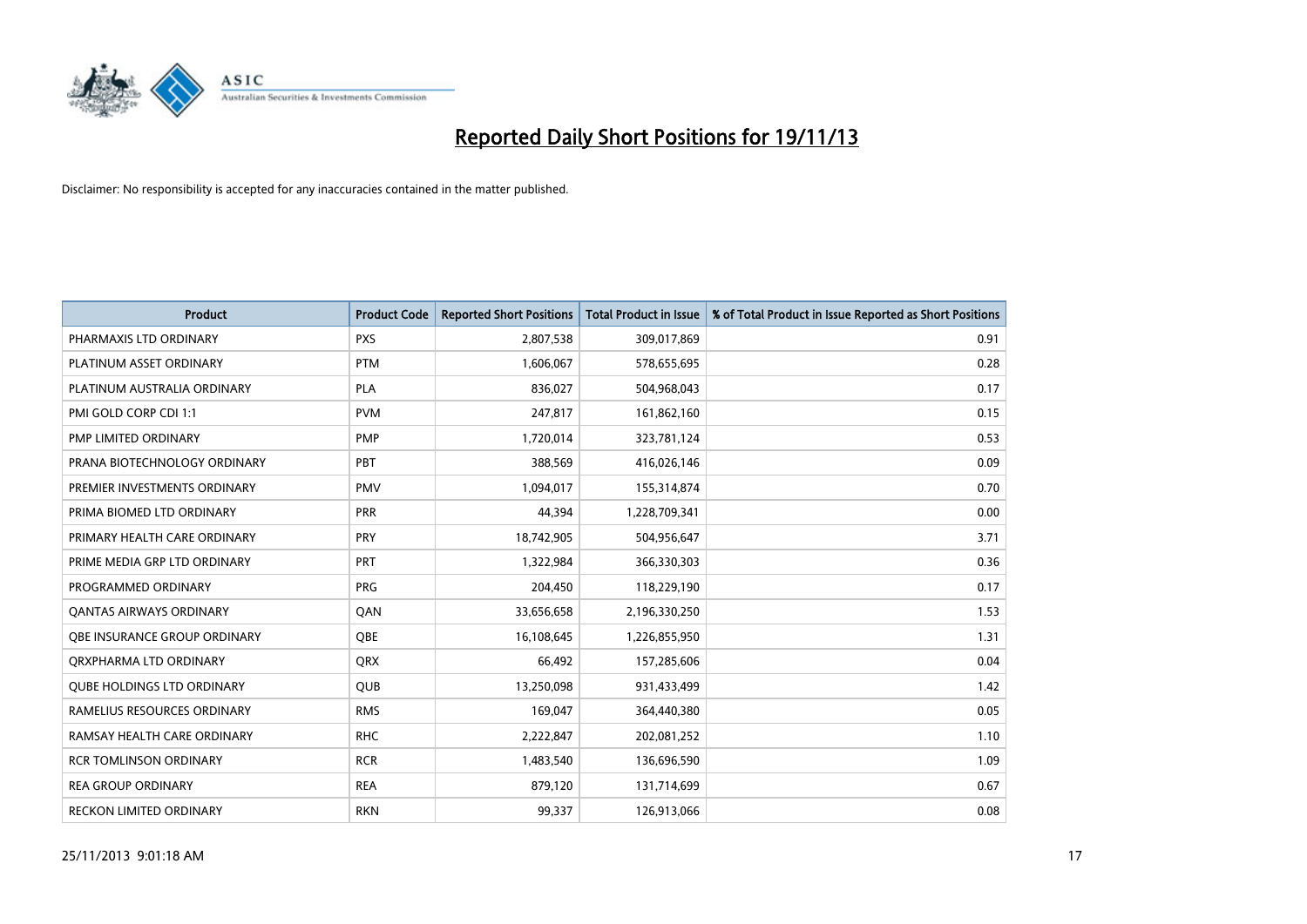

| <b>Product</b>                      | <b>Product Code</b> | <b>Reported Short Positions</b> | <b>Total Product in Issue</b> | % of Total Product in Issue Reported as Short Positions |
|-------------------------------------|---------------------|---------------------------------|-------------------------------|---------------------------------------------------------|
| RED 5 LIMITED ORDINARY              | <b>RED</b>          | 170,227                         | 759,451,008                   | 0.02                                                    |
| RED FORK ENERGY ORDINARY            | <b>RFE</b>          | 4,313,995                       | 499,551,719                   | 0.86                                                    |
| REDBANK ENERGY LTD ORDINARY         | AEJ                 | 13                              | 786,287                       | 0.00                                                    |
| REECE AUSTRALIA LTD. ORDINARY       | <b>REH</b>          | 436                             | 99,600,000                    | 0.00                                                    |
| REED RESOURCES LTD ORDINARY         | <b>RDR</b>          | 50,000                          | 523,453,895                   | 0.01                                                    |
| <b>REGIS RESOURCES ORDINARY</b>     | <b>RRL</b>          | 8,461,572                       | 479,664,098                   | 1.76                                                    |
| RESMED INC CDI 10:1                 | <b>RMD</b>          | 12,872,121                      | 1,420,542,770                 | 0.91                                                    |
| RESOLUTE MINING ORDINARY            | <b>RSG</b>          | 9,600,376                       | 640,994,224                   | 1.50                                                    |
| RESOURCE EQUIP LTD ORDINARY         | <b>ROL</b>          | 5,000                           | 249,065,471                   | 0.00                                                    |
| <b>RESOURCE GENERATION ORDINARY</b> | <b>RES</b>          | 224,300                         | 569,396,004                   | 0.04                                                    |
| RETAIL FOOD GROUP ORDINARY          | <b>RFG</b>          | 2,918,218                       | 142,706,772                   | 2.04                                                    |
| REX MINERALS LIMITED ORDINARY       | <b>RXM</b>          | 2,867,849                       | 188,907,284                   | 1.52                                                    |
| RHG LIMITED ORDINARY                | <b>RHG</b>          | 1,085                           | 308,483,177                   | 0.00                                                    |
| <b>RIALTO ENERGY ORDINARY</b>       | <b>RIA</b>          | 41                              | 1,155,765,100                 | 0.00                                                    |
| <b>RIDLEY CORPORATION ORDINARY</b>  | <b>RIC</b>          | 134,709                         | 307,817,071                   | 0.04                                                    |
| RIO TINTO LIMITED ORDINARY          | <b>RIO</b>          | 4,781,427                       | 435,758,720                   | 1.10                                                    |
| ROBUST RESOURCES ORDINARY           | <b>ROL</b>          | 4,000                           | 102,830,646                   | 0.00                                                    |
| ROC OIL COMPANY ORDINARY            | <b>ROC</b>          | 1,221,750                       | 683,235,552                   | 0.18                                                    |
| ROYAL WOLF HOLDINGS ORDINARY        | <b>RWH</b>          | 189,394                         | 100,387,052                   | 0.19                                                    |
| RURALCO HOLDINGS ORDINARY           | <b>RHL</b>          | 1,456                           | 55,019,284                    | 0.00                                                    |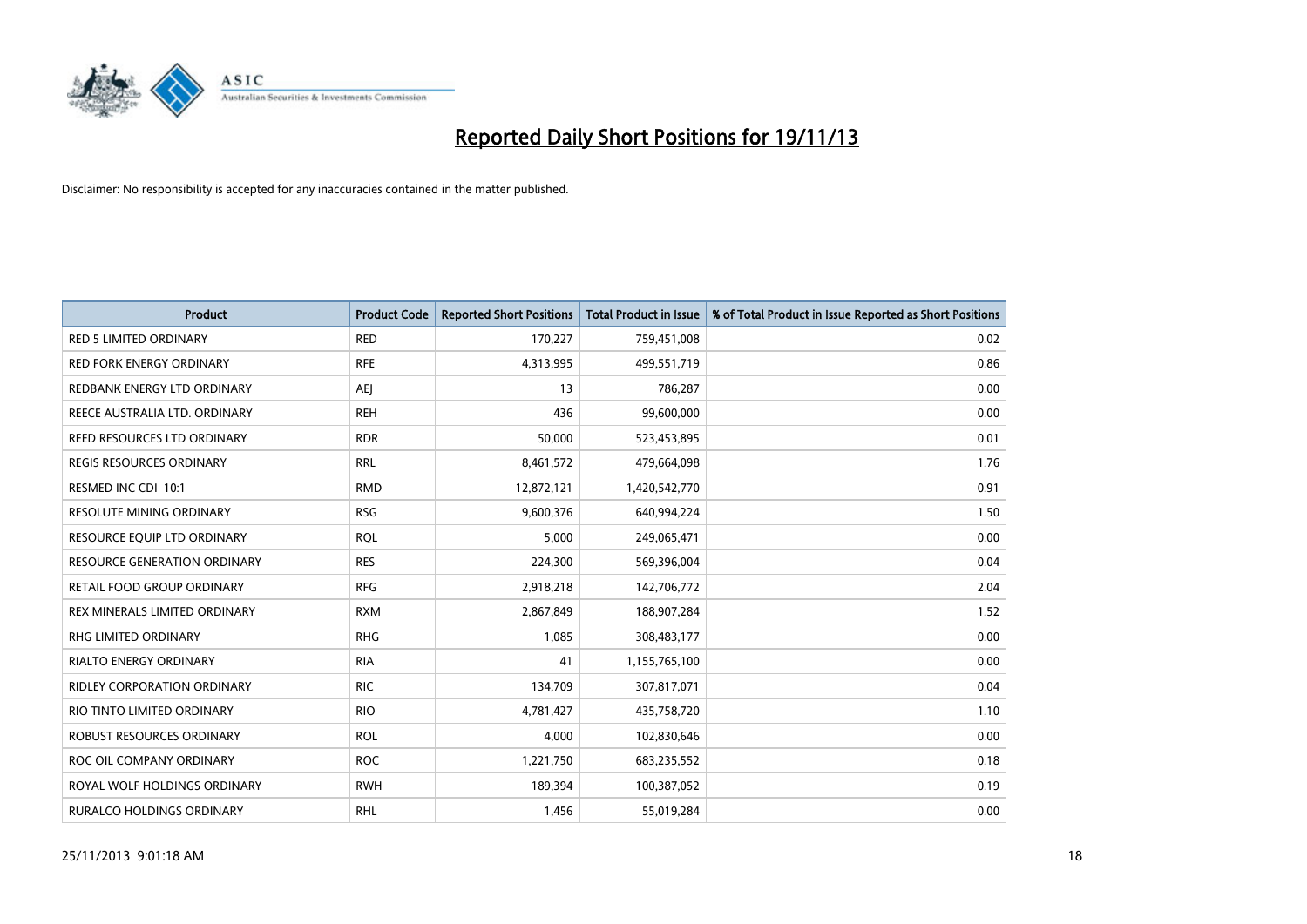

| <b>Product</b>                           | <b>Product Code</b> | <b>Reported Short Positions</b> | <b>Total Product in Issue</b> | % of Total Product in Issue Reported as Short Positions |
|------------------------------------------|---------------------|---------------------------------|-------------------------------|---------------------------------------------------------|
| SAI GLOBAL LIMITED ORDINARY              | SAI                 | 6,822,730                       | 210,730,820                   | 3.24                                                    |
| SALMAT LIMITED ORDINARY                  | <b>SLM</b>          | 998                             | 159,812,799                   | 0.00                                                    |
| SAMSON OIL & GAS LTD ORDINARY            | <b>SSN</b>          | 1,762,000                       | 2,547,627,193                 | 0.07                                                    |
| SANDFIRE RESOURCES ORDINARY              | <b>SFR</b>          | 1,316,051                       | 155,640,968                   | 0.85                                                    |
| <b>SANTOS LTD ORDINARY</b>               | <b>STO</b>          | 5,592,714                       | 970,207,078                   | 0.58                                                    |
| SARACEN MINERAL ORDINARY                 | <b>SAR</b>          | 3,317,409                       | 595,263,186                   | 0.56                                                    |
| SCA PROPERTY GROUP STAPLED SECURITIES    | <b>SCP</b>          | 35,812,892                      | 642,417,140                   | 5.57                                                    |
| SEDGMAN LIMITED ORDINARY                 | SDM                 | 385,298                         | 223,224,636                   | 0.17                                                    |
| SEEK LIMITED ORDINARY                    | <b>SEK</b>          | 13,124,403                      | 339,132,780                   | 3.87                                                    |
| SELECT HARVESTS ORDINARY                 | <b>SHV</b>          | 25,516                          | 57,815,720                    | 0.04                                                    |
| SENEX ENERGY LIMITED ORDINARY            | <b>SXY</b>          | 5,317,969                       | 1,144,008,917                 | 0.46                                                    |
| SERVICE STREAM ORDINARY                  | SSM                 | 100                             | 283,418,867                   | 0.00                                                    |
| SEVEN GROUP HOLDINGS ORDINARY            | <b>SVW</b>          | 4,700,532                       | 308,160,281                   | 1.53                                                    |
| SEVEN WEST MEDIA LTD ORDINARY            | <b>SWM</b>          | 6,957,353                       | 999,160,872                   | 0.70                                                    |
| SIGMA PHARMACEUTICAL ORDINARY            | <b>SIP</b>          | 3,118,399                       | 1,125,275,419                 | 0.28                                                    |
| SILEX SYSTEMS ORDINARY                   | <b>SLX</b>          | 2,567,394                       | 170,252,909                   | 1.51                                                    |
| SILVER CHEF LIMITED ORDINARY             | SIV                 | 214                             | 29,333,629                    | 0.00                                                    |
| SILVER LAKE RESOURCE ORDINARY            | <b>SLR</b>          | 20,204,415                      | 437,594,758                   | 4.62                                                    |
| SIMS METAL MGMT LTD ORDINARY             | SGM                 | 13,013,544                      | 204,343,252                   | 6.37                                                    |
| SINGAPORE TELECOMM. CHESS DEPOSITARY INT | SGT                 | 960,170                         | 155,334,918                   | 0.62                                                    |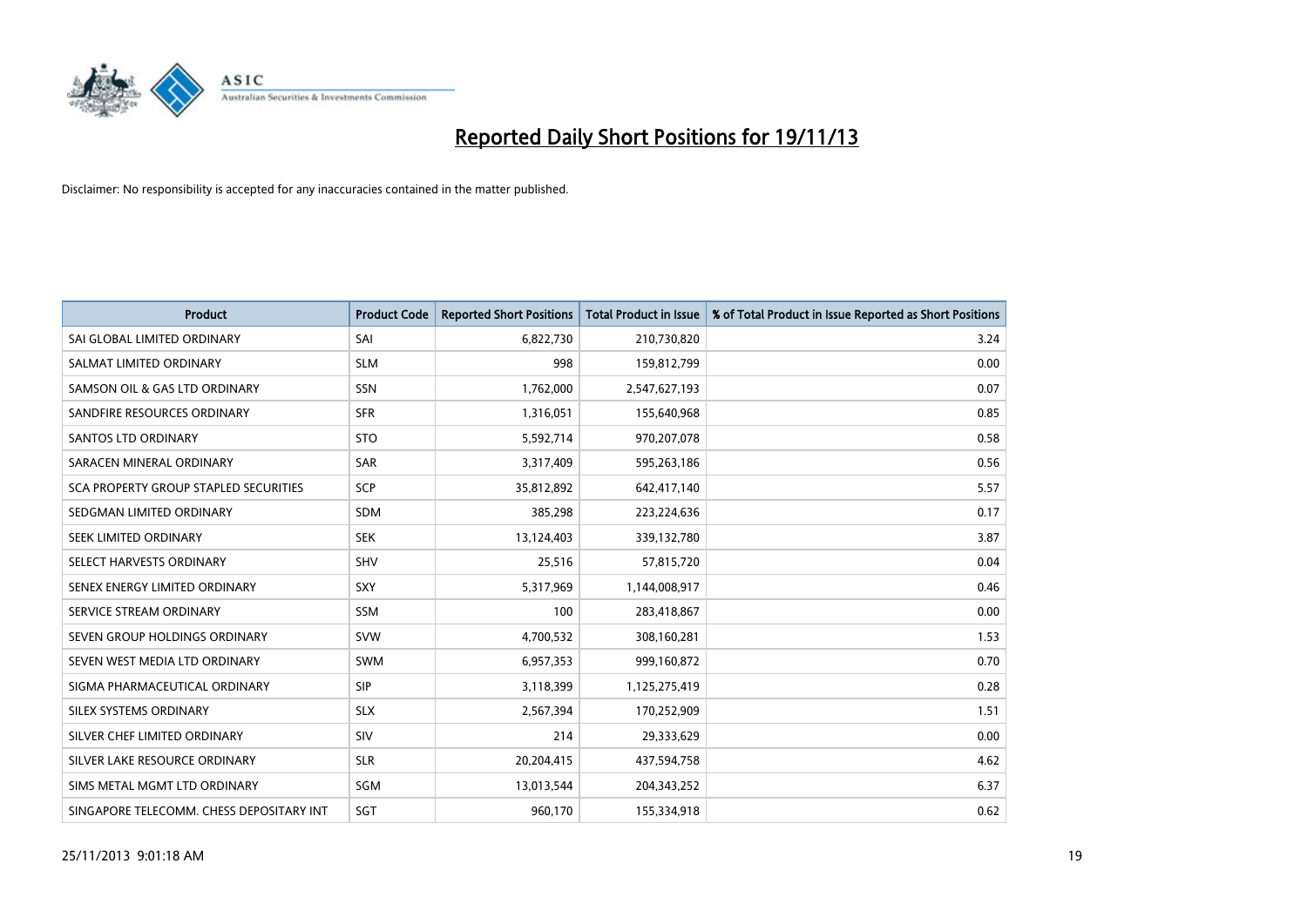

| <b>Product</b>                           | <b>Product Code</b> | <b>Reported Short Positions</b> | <b>Total Product in Issue</b> | % of Total Product in Issue Reported as Short Positions |
|------------------------------------------|---------------------|---------------------------------|-------------------------------|---------------------------------------------------------|
| SIRIUS RESOURCES NL ORDINARY             | <b>SIR</b>          | 6,708,228                       | 261,930,167                   | 2.56                                                    |
| SIRTEX MEDICAL ORDINARY                  | <b>SRX</b>          | 470,331                         | 56,108,439                    | 0.84                                                    |
| SKILLED GROUP LTD ORDINARY               | <b>SKE</b>          | 5,553,328                       | 233,871,364                   | 2.37                                                    |
| <b>SKY NETWORK ORDINARY</b>              | <b>SKT</b>          | 177,586                         | 389,139,785                   | 0.05                                                    |
| SKYCITY ENT GRP LTD ORDINARY             | <b>SKC</b>          | 1,342,121                       | 580,016,676                   | 0.23                                                    |
| <b>SLATER &amp; GORDON ORDINARY</b>      | SGH                 | 1,812                           | 202,186,821                   | 0.00                                                    |
| SMS MANAGEMENT, ORDINARY                 | <b>SMX</b>          | 3,510,177                       | 70,099,763                    | 5.01                                                    |
| SONIC HEALTHCARE ORDINARY                | <b>SHL</b>          | 4,823,333                       | 400,511,056                   | 1.20                                                    |
| SOUL PATTINSON (W.H) ORDINARY            | SOL                 | 93,826                          | 239,395,320                   | 0.04                                                    |
| SOUTH BOULDER MINES ORDINARY             | <b>STB</b>          | 1                               | 127,952,826                   | 0.00                                                    |
| SP AUSNET STAPLED SECURITIES             | <b>SPN</b>          | 33,023,494                      | 3,376,325,523                 | 0.98                                                    |
| SPARK INFRASTRUCTURE STAPLED NOTE & UNIT | SKI                 | 47,597,659                      | 1,326,734,264                 | 3.59                                                    |
| SPDR 200 FUND ETF UNITS                  | <b>STW</b>          | 90,000                          | 43,778,688                    | 0.21                                                    |
| SPDR 200 RESOURCES ETF UNITS             | <b>OZR</b>          | 66,188                          | 1,501,132                     | 4.41                                                    |
| SPDR SMALL ORDS ETF UNITS                | SSO                 | 199,018                         | 800,855                       | 24.85                                                   |
| SPECIALTY FASHION ORDINARY               | SFH                 | 50,869                          | 192,236,121                   | 0.03                                                    |
| ST BARBARA LIMITED ORDINARY              | SBM                 | 12,744,598                      | 488,074,077                   | 2.61                                                    |
| STARPHARMA HOLDINGS ORDINARY             | SPL                 | 14,945,852                      | 284,164,948                   | 5.26                                                    |
| STEADFAST GROUP LTD ORDINARY             | <b>SDF</b>          | 270,202                         | 500,873,408                   | 0.05                                                    |
| STHN CROSS MEDIA ORDINARY                | <b>SXL</b>          | 9,119,047                       | 705,099,800                   | 1.29                                                    |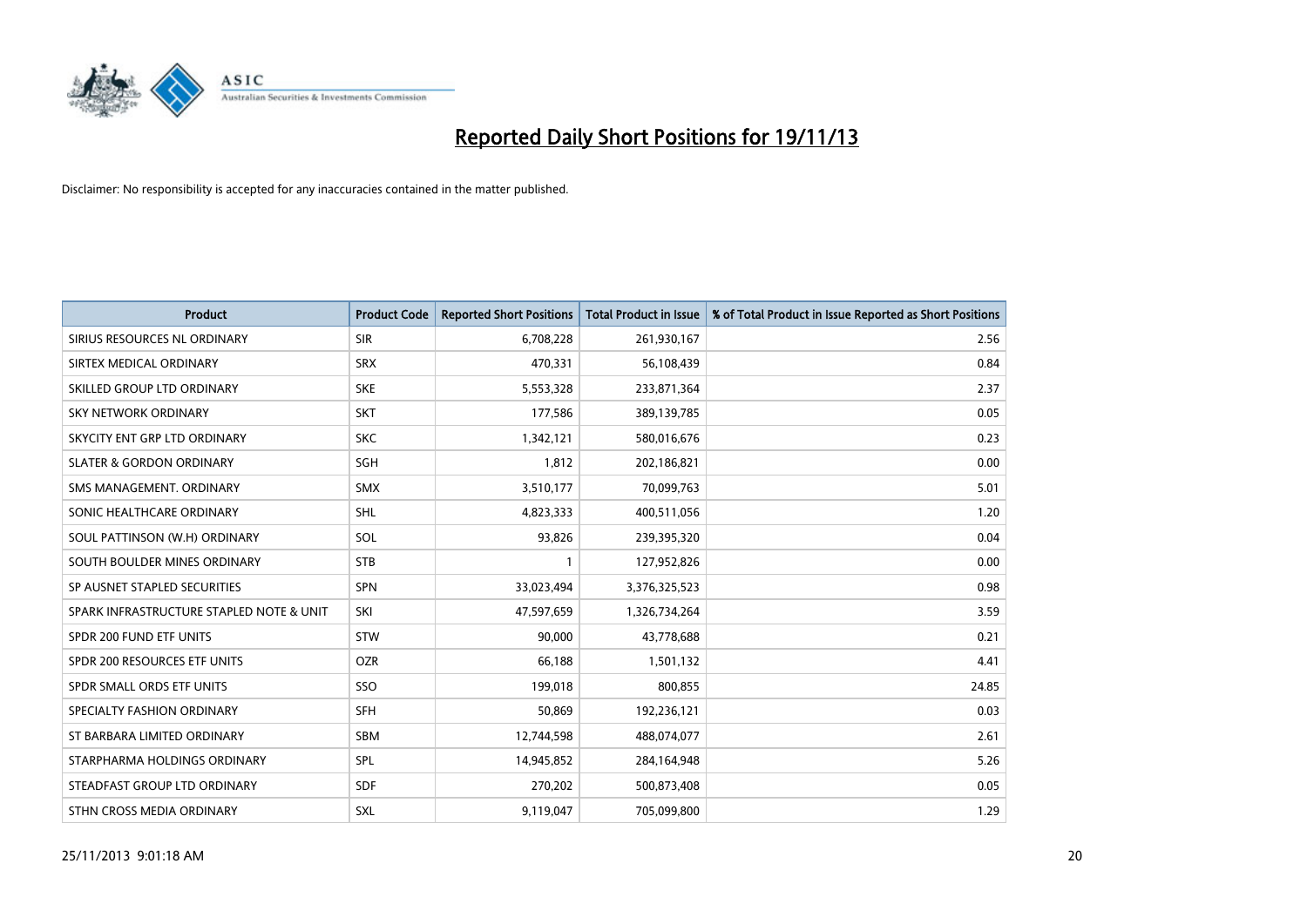

| <b>Product</b>                   | <b>Product Code</b> | <b>Reported Short Positions</b> | <b>Total Product in Issue</b> | % of Total Product in Issue Reported as Short Positions |
|----------------------------------|---------------------|---------------------------------|-------------------------------|---------------------------------------------------------|
| STOCKLAND UNITS/ORD STAPLED      | SGP                 | 14,025,888                      | 2,305,750,747                 | 0.61                                                    |
| STRAITS RES LTD. ORDINARY        | <b>SRQ</b>          | 31,522                          | 1,164,150,159                 | 0.00                                                    |
| STRIKE ENERGY LTD ORDINARY       | <b>STX</b>          | 5,000                           | 706,519,664                   | 0.00                                                    |
| STW COMMUNICATIONS ORDINARY      | SGN                 | 1,447,885                       | 403,828,512                   | 0.36                                                    |
| SUNCORP GROUP LTD ORDINARY       | <b>SUN</b>          | 3,672,910                       | 1,286,600,980                 | 0.29                                                    |
| SUNDANCE ENERGY ORDINARY         | <b>SEA</b>          | 596,647                         | 462,611,982                   | 0.13                                                    |
| SUNDANCE RESOURCES ORDINARY      | SDL                 | 68,745,352                      | 3,073,110,985                 | 2.24                                                    |
| SUNLAND GROUP LTD ORDINARY       | <b>SDG</b>          | 84,339                          | 181,710,087                   | 0.05                                                    |
| SUPER RET REP LTD ORDINARY       | <b>SUL</b>          | 1,317,444                       | 196,731,620                   | 0.67                                                    |
| SYD AIRPORT STAPLED US PROHIBIT. | SYD                 | 21,416,605                      | 2,194,322,759                 | 0.98                                                    |
| SYRAH RESOURCES ORDINARY         | <b>SYR</b>          | 2,421,005                       | 148,410,123                   | 1.63                                                    |
| TABCORP HOLDINGS LTD ORDINARY    | <b>TAH</b>          | 21,215,312                      | 754,274,706                   | 2.81                                                    |
| TANAMI GOLD NL ORDINARY          | <b>TAM</b>          | 457                             | 587,548,523                   | 0.00                                                    |
| TAP OIL LIMITED ORDINARY         | <b>TAP</b>          | 200,809                         | 241,608,606                   | 0.08                                                    |
| TASSAL GROUP LIMITED ORDINARY    | <b>TGR</b>          | 29,361                          | 146,507,029                   | 0.02                                                    |
| TATTS GROUP LTD ORDINARY         | <b>TTS</b>          | 11,620,712                      | 1,416,867,821                 | 0.82                                                    |
| TELECOM CORPORATION ORDINARY     | <b>TEL</b>          | 7,304,257                       | 1,824,093,017                 | 0.40                                                    |
| TELSTRA CORPORATION. ORDINARY    | <b>TLS</b>          | 10,710,144                      | 12,443,074,357                | 0.09                                                    |
| TEN NETWORK HOLDINGS ORDINARY    | <b>TEN</b>          | 144,060,656                     | 2,586,970,845                 | 5.57                                                    |
| TERANGA GOLD CORP CDI 1:1        | <b>TGZ</b>          | 926,461                         | 171,381,816                   | 0.54                                                    |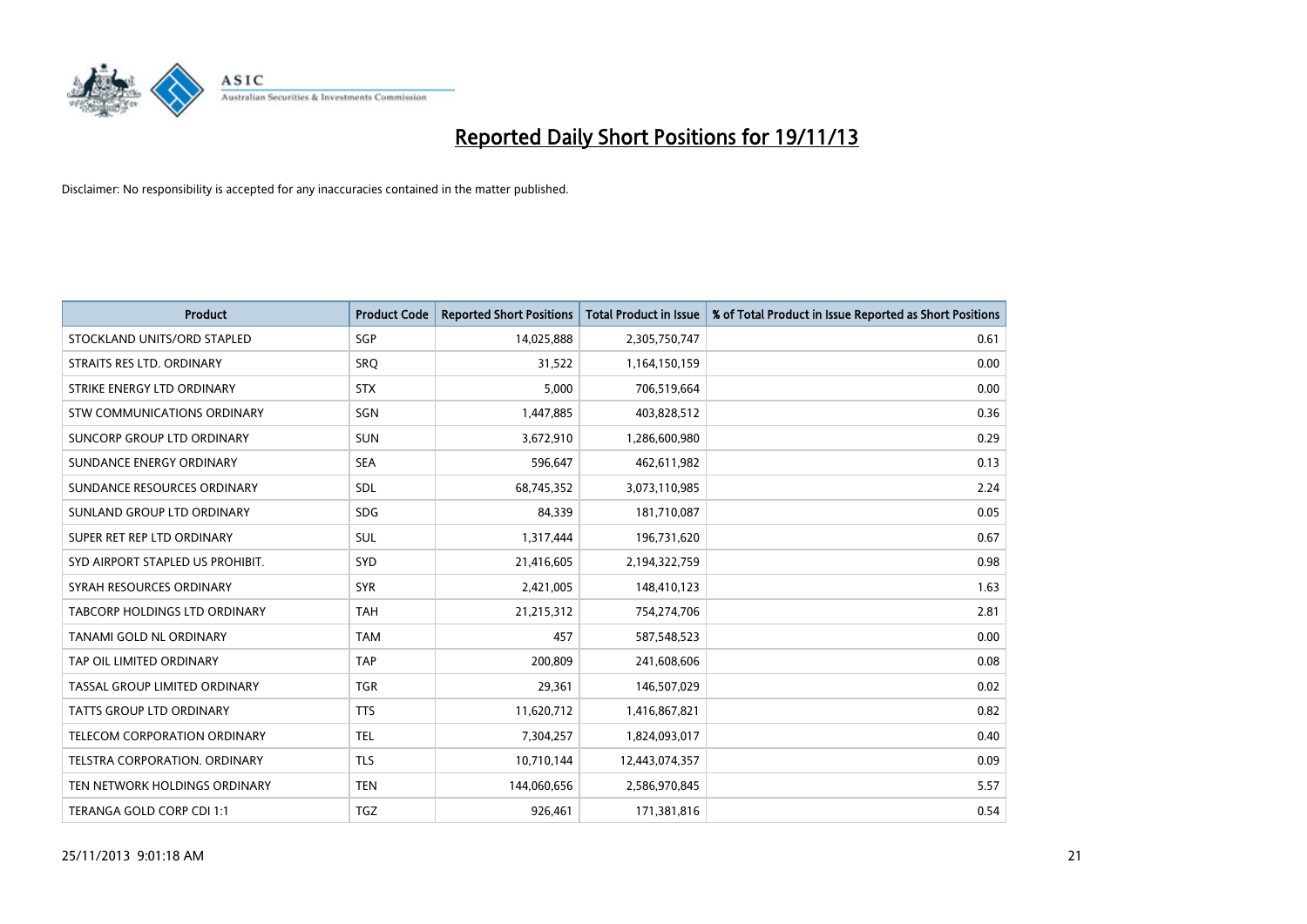

| <b>Product</b>                        | <b>Product Code</b> | <b>Reported Short Positions</b> | <b>Total Product in Issue</b> | % of Total Product in Issue Reported as Short Positions |
|---------------------------------------|---------------------|---------------------------------|-------------------------------|---------------------------------------------------------|
| TFS CORPORATION LTD ORDINARY          | <b>TFC</b>          | 99,464                          | 282,157,408                   | 0.04                                                    |
| THE REJECT SHOP ORDINARY              | <b>TRS</b>          | 2,172,127                       | 28,826,248                    | 7.54                                                    |
| THORN GROUP LIMITED ORDINARY          | <b>TGA</b>          | 47,391                          | 148,897,155                   | 0.03                                                    |
| TIGER RESOURCES ORDINARY              | <b>TGS</b>          | 3,344,559                       | 774,770,269                   | 0.43                                                    |
| TITAN ENERGY SERVICE ORDINARY         | <b>TTN</b>          | 30,702                          | 48,866,894                    | 0.06                                                    |
| TOLL HOLDINGS LTD ORDINARY            | <b>TOL</b>          | 26,487,287                      | 717,133,875                   | 3.69                                                    |
| TORO ENERGY LIMITED ORDINARY          | <b>TOE</b>          | 139,845                         | 1,041,936,676                 | 0.01                                                    |
| TOX FREE SOLUTIONS ORDINARY           | <b>TOX</b>          | 1,296,748                       | 133,242,359                   | 0.97                                                    |
| TPG TELECOM LIMITED ORDINARY          | <b>TPM</b>          | 2,480,954                       | 793,808,141                   | 0.31                                                    |
| <b>TRADE ME GROUP ORDINARY</b>        | <b>TME</b>          | 554,054                         | 396,261,129                   | 0.14                                                    |
| TRANSFIELD SERVICES ORDINARY          | <b>TSE</b>          | 42,461,297                      | 512,457,716                   | 8.29                                                    |
| TRANSPACIFIC INDUST, ORDINARY         | <b>TPI</b>          | 24,347,345                      | 1,578,563,490                 | 1.54                                                    |
| TRANSURBAN GROUP TRIPLE STAPLED SEC.  | <b>TCL</b>          | 2,879,780                       | 1,485,500,376                 | 0.19                                                    |
| <b>TREASURY GROUP ORDINARY</b>        | <b>TRG</b>          | 25,914                          | 23,070,755                    | 0.11                                                    |
| TREASURY WINE ESTATE ORDINARY         | <b>TWE</b>          | 31,696,008                      | 647,227,144                   | 4.90                                                    |
| TROY RESOURCES LTD ORDINARY           | <b>TRY</b>          | 339,394                         | 167,730,292                   | 0.20                                                    |
| TWENTY-FIRST FOX INC A NON-VOTING CDI | <b>FOXLV</b>        | 1,133,346                       | 15,860,144                    | 7.15                                                    |
| TWENTY-FIRST FOX INC B VOTING CDI     | <b>FOX</b>          | 397,288                         | 209,205,592                   | 0.19                                                    |
| <b>UGL LIMITED ORDINARY</b>           | UGL                 | 18,224,203                      | 166,511,240                   | 10.94                                                   |
| UNILIFE CORPORATION CDI 6:1           | <b>UNS</b>          | 29,860                          | 284,039,004                   | 0.01                                                    |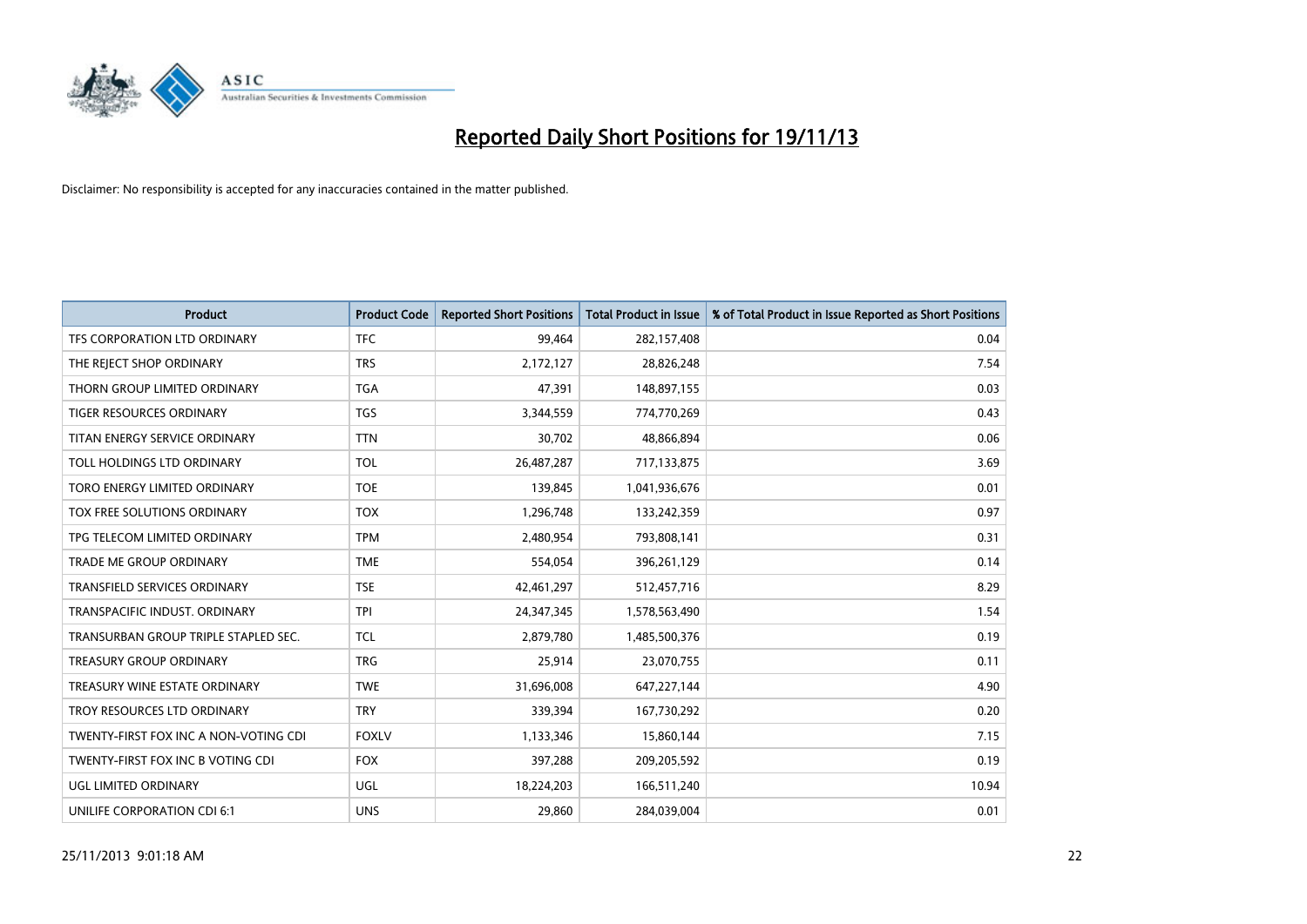

| <b>Product</b>                          | <b>Product Code</b> | <b>Reported Short Positions</b> | <b>Total Product in Issue</b> | % of Total Product in Issue Reported as Short Positions |
|-----------------------------------------|---------------------|---------------------------------|-------------------------------|---------------------------------------------------------|
| <b>UXC LIMITED ORDINARY</b>             | <b>UXC</b>          | 980,788                         | 315,397,202                   | 0.31                                                    |
| <b>VENTURE MINERALS ORDINARY</b>        | <b>VMS</b>          | 193,000                         | 287,320,170                   | 0.07                                                    |
| <b>VILLAGE ROADSHOW LTD ORDINARY</b>    | <b>VRL</b>          | 379,696                         | 159,486,203                   | 0.24                                                    |
| VIRGIN AUS HLDG LTD ORDINARY            | <b>VAH</b>          | 131,234,971                     | 2,589,840,317                 | 5.07                                                    |
| <b>VIRTUS HEALTH LTD ORDINARY</b>       | <b>VRT</b>          | 6,787                           | 79,536,601                    | 0.01                                                    |
| <b>VISION EYE INSTITUTE ORDINARY</b>    | <b>VEI</b>          | 235,089                         | 160,657,741                   | 0.15                                                    |
| WARRNAMBOOL CHEESE ORDINARY             | <b>WCB</b>          | 14,999                          | 55,969,511                    | 0.03                                                    |
| WEBJET LIMITED ORDINARY                 | <b>WEB</b>          | 1,459,652                       | 79,397,959                    | 1.84                                                    |
| WESFARMERS LIMITED DEFERRED SETTLEMENT  | WESDA               | 34,255,667                      | 994,208,011                   | 3.45                                                    |
| WESFARMERS LIMITED PART PROTECT DEF SET | WESDC               | 65,671                          | 148,636,387                   | 0.04                                                    |
| WESTERN AREAS LTD ORDINARY              | <b>WSA</b>          | 20,603,656                      | 196,862,806                   | 10.47                                                   |
| WESTERN DESERT RES. ORDINARY            | <b>WDR</b>          | 3,575,794                       | 440,569,723                   | 0.81                                                    |
| WESTFIELD GROUP ORD/UNIT STAPLED SEC    | <b>WDC</b>          | 7,059,424                       | 2,113,501,814                 | 0.33                                                    |
| WESTFIELD RETAIL TST UNIT STAPLED       | <b>WRT</b>          | 29,669,750                      | 2,979,214,029                 | 1.00                                                    |
| <b>WESTPAC BANKING CORP ORDINARY</b>    | <b>WBC</b>          | 25,447,120                      | 3,109,048,309                 | 0.82                                                    |
| WHITE ENERGY COMPANY ORDINARY           | <b>WEC</b>          | 10,389                          | 322,974,494                   | 0.00                                                    |
| <b>WHITEHAVEN COAL ORDINARY</b>         | <b>WHC</b>          | 82,582,622                      | 1,025,692,710                 | 8.05                                                    |
| WIDE BAY AUST LTD ORDINARY              | <b>WBB</b>          | 24,016                          | 36,238,600                    | 0.07                                                    |
| WINDIMURRA VANADIUM ORDINARY            | <b>WVL</b>          | 20,461                          | 19,284,366                    | 0.11                                                    |
| WOODSIDE PETROLEUM ORDINARY             | <b>WPL</b>          | 2,581,523                       | 823,910,657                   | 0.31                                                    |